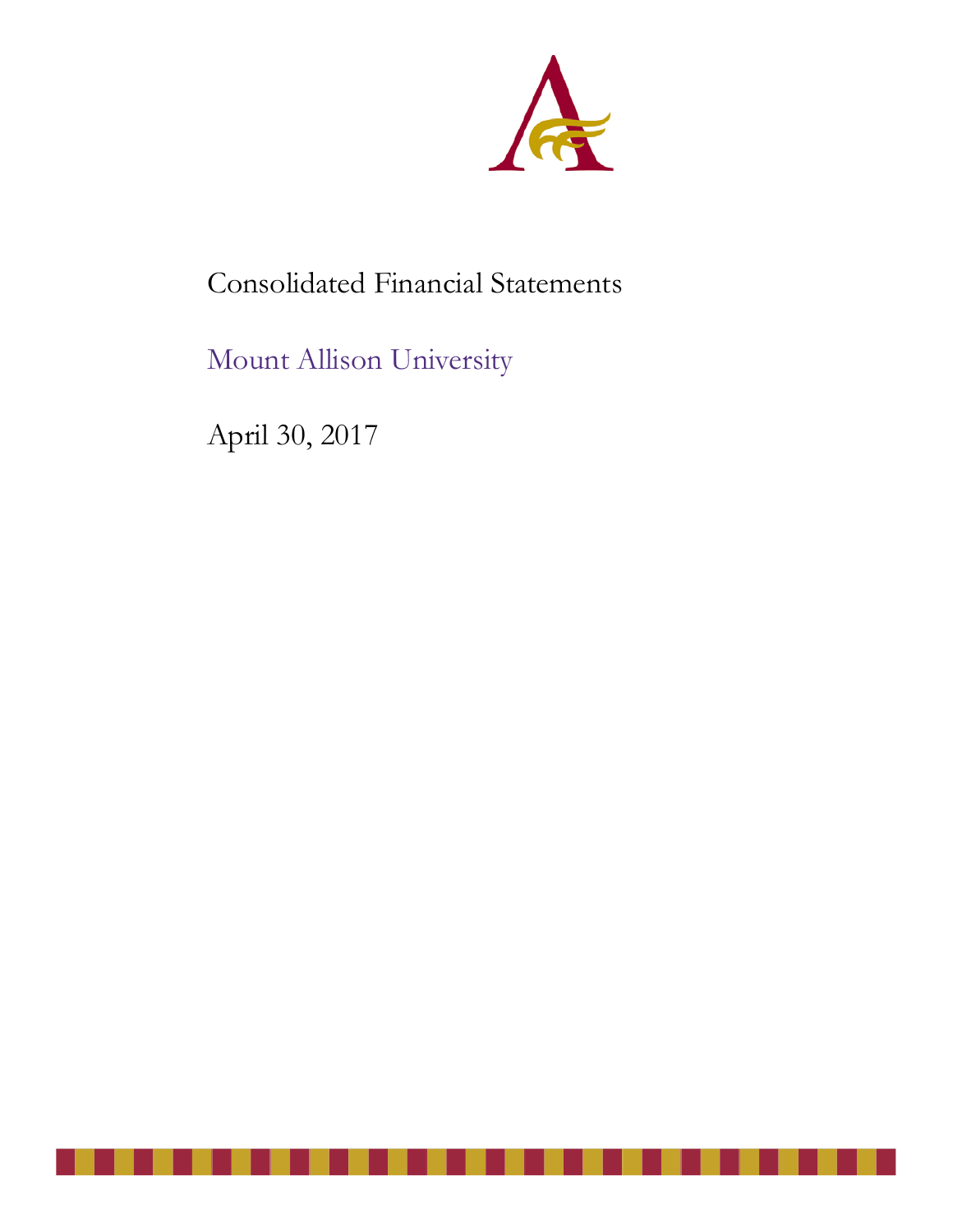# **Contents**

|                                                                       | Page   |
|-----------------------------------------------------------------------|--------|
| Independent auditor's report                                          | $1-2$  |
| Consolidated statement of financial position                          | 3      |
| Consolidated statement of operations                                  | 4      |
| Consolidated statement of changes in net assets                       | 5      |
| Consolidated statement of cash flows                                  | 6      |
| Notes to the consolidated financial statements                        | $7-19$ |
| Schedule of operating funds and net assets invested in capital assets | 20     |
| Schedule of general, ancillary and special program operating funds    | 21     |
| Schedule of research, special purpose and endowment expendable funds  | 22     |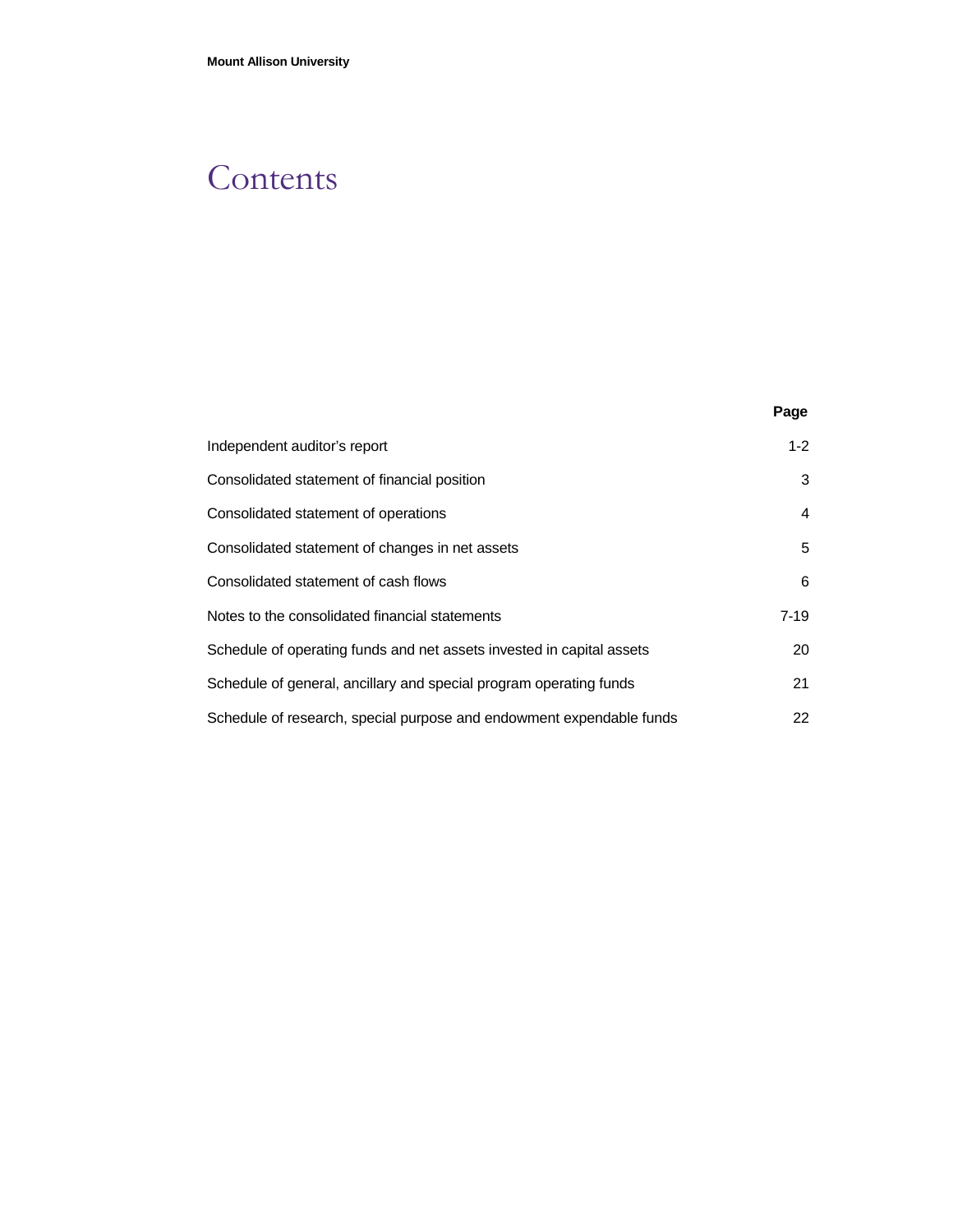

# Independent auditor's report

**Grant Thornton LLP** Suite 1100 2000 Barrington Street Halifax, NS B3J 3K1 T +1 902 421 1734 F +1 902 420 1068 www.GrantThornton.ca

To the Chair and members of the Board of Regents of **Mount Allison University**

We have audited the accompanying consolidated financial statements of Mount Allison University which comprise the consolidated statement of financial position as at April 30, 2017, the consolidated statements of operations, changes in net assets and cash flows for the year then ended, and a summary of significant accounting policies and other explanatory information.

#### Management's responsibility for the consolidated financial statements

Management is responsible for the preparation and fair presentation of these consolidated financial statements in accordance with Canadian accounting standards for not-for-profit organizations and for such internal control as management determines is necessary to enable the preparation of consolidated financial statements that are free from material misstatement, whether due to fraud or error.

#### Auditor's responsibility

Our responsibility is to express an opinion on these consolidated financial statements based on our audit. We conducted our audit in accordance with Canadian generally accepted auditing standards. Those standards require that we comply with ethical requirements and plan and perform the audits to obtain reasonable assurance about whether the consolidated financial statements are free from material misstatement.

An audit involves performing procedures to obtain audit evidence about the amounts and disclosures in the consolidated financial statements. The procedures selected depend on the auditor's judgment, including the assessment of the risks of material misstatement of the consolidated financial statements, whether due to fraud or error.

In making those risk assessments, the auditor considers internal control relevant to the University's preparation and fair presentation of the consolidated financial statements in order to design audit procedures that are appropriate in the circumstances, but not for the purpose of expressing an opinion on the effectiveness of the University's internal control. An audit also includes evaluating the appropriateness of accounting policies used and the reasonableness of accounting estimates made by management, as well as evaluating the overall presentation of the consolidated financial statements.

We believe that the audit evidence we have obtained is sufficient and appropriate to provide a basis for our audit opinion.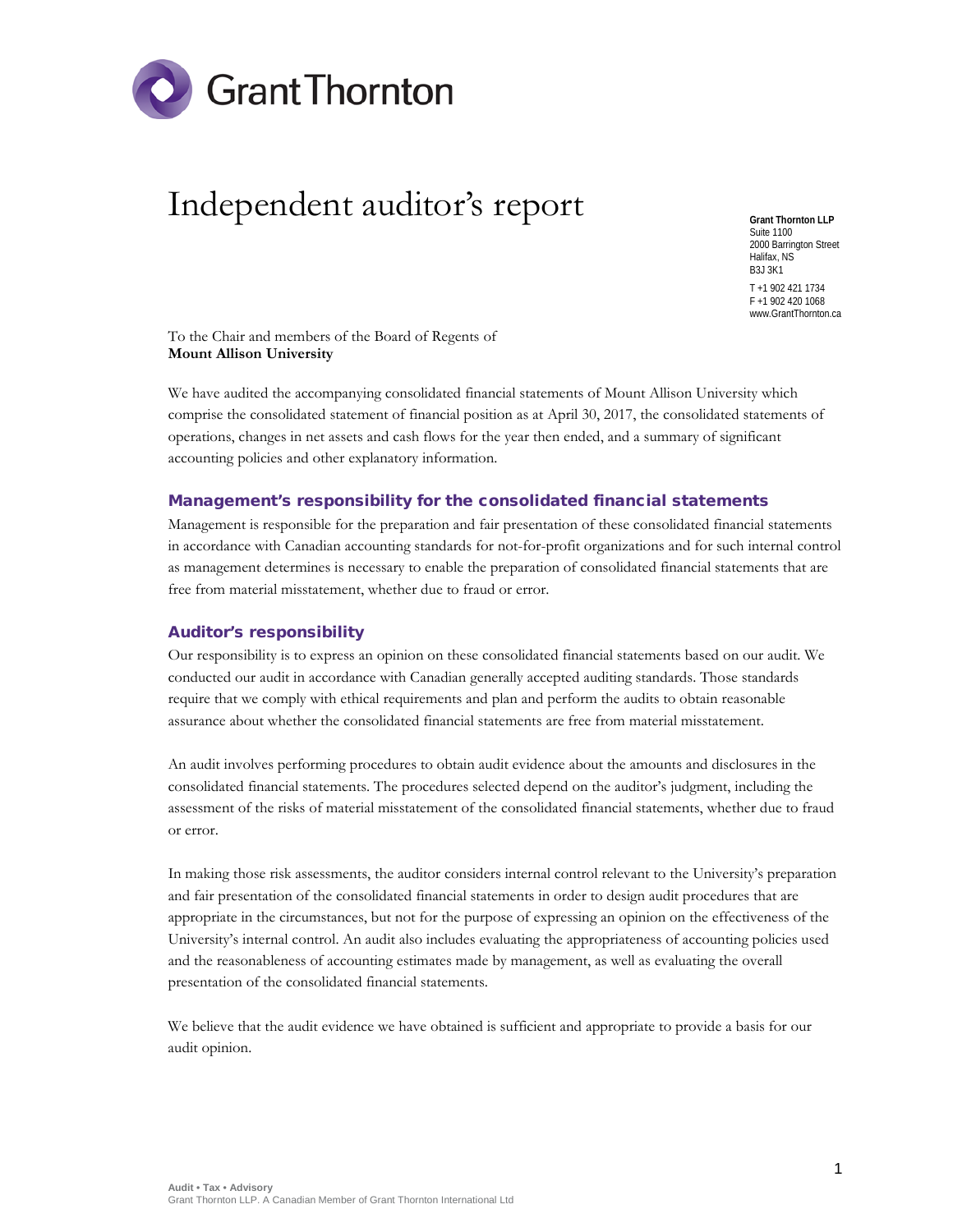

### Opinion

In our opinion, the consolidated financial statements present fairly, in all material respects, the financial position of Mount Allison University as at April 30, 2017, and the results of its operations and its cash flows for the year then ended in accordance with Canadian accounting standards for not-for-profit organizations.

#### Other matters

Our audit was conducted for the purpose of forming an opinion on the consolidated financial statements of Mount Allison University taken as a whole. The supplementary information included in the Schedules is presented for purposes of additional analysis and is not a required part of the consolidated financial statements. Such information has been subjected to the auditing procedures applied in the audit of the consolidated financial statements and, in our opinion, is fairly stated in all material respects in relation to the consolidated financial statements taken as a whole.

Grant Thouton LLP

Halifax, Canada Chartered Professional Accountants October 13, 2017 Licensed Public Accountants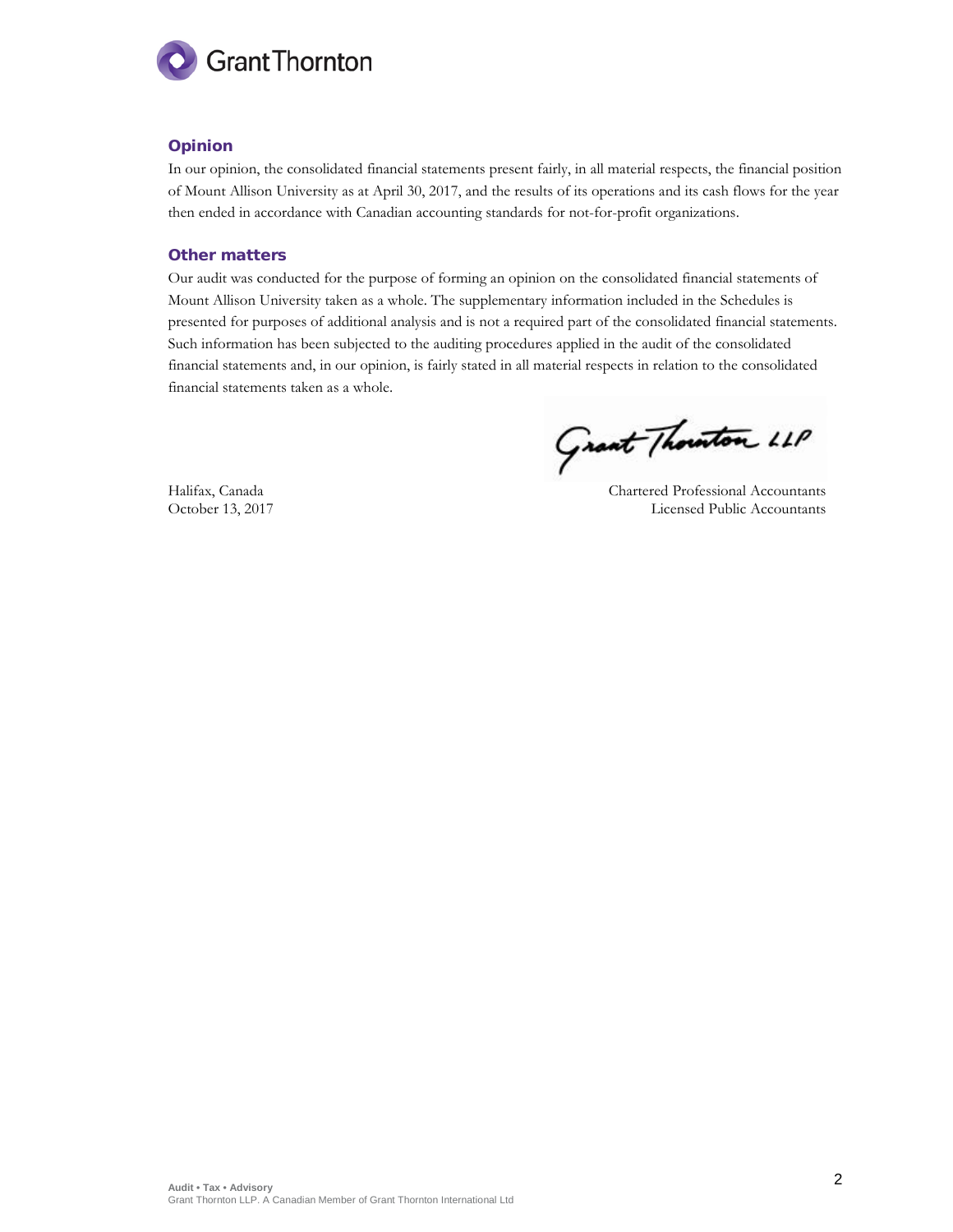| <b>Consolidated statement of financial position</b><br>April 30      | 2017                          | 2016                          |
|----------------------------------------------------------------------|-------------------------------|-------------------------------|
| <b>Assets</b>                                                        |                               |                               |
| Current                                                              |                               |                               |
| Cash and cash equivalents (note 3)<br>Accounts receivable (note 4)   | \$<br>12,603,465<br>3,791,545 | \$<br>12,653,577<br>3,762,962 |
| Prepaid expenses and inventory                                       | 1,299,133                     | 1,250,154                     |
|                                                                      | 17,694,143                    | 17,666,693                    |
|                                                                      |                               |                               |
| Long term<br>Investments (note 5)                                    | 182,209,470                   | 162,310,188                   |
| Capital assets (note 6)                                              | 112,631,609                   | 109,403,212                   |
| Employee future benefit asset (note 9)                               | 3,734,440                     | 868,214                       |
|                                                                      | <u>298,575,519</u>            | 272,581,614                   |
|                                                                      | 316,269,662<br>\$             | \$<br>290,248,307             |
| <b>Liabilities</b>                                                   |                               |                               |
| Current                                                              |                               | \$                            |
| Accounts payable and accrued liabilities (note 8)<br>Deferred income | \$<br>6,846,832               | 8,611,431<br>1,124,485        |
|                                                                      | 1,073,886<br>7,920,718        | 9,735,916                     |
| Long term                                                            |                               |                               |
| Employee future benefit obligation (note 9)                          | 1,581,628                     | 1,659,828                     |
| Deferred contributions                                               |                               |                               |
| Related to capital assets (note 10)                                  | 62,949,065                    | 61,895,389                    |
| Related to restricted and endowed funds (note 11)                    | 14,483,563                    | 12,448,722                    |
|                                                                      | <u>77,432,628</u>             | 74,344,111                    |
|                                                                      | 86,934,974                    | 85,739,855                    |
| Net assets (deficit)                                                 |                               |                               |
| Invested in capital assets                                           | 47,681,462                    | 45,357,124                    |
| Restricted for endowment purposes (note 12)                          | 172,030,391                   | 152,424,675                   |
| Restricted for employee future benefit obligation                    | 3,496,200                     | 532,717                       |
| Internally restricted                                                | 6,138,650                     | 6,197,957                     |
| Unrestricted                                                         | (12, 015)                     | (4,021)                       |
|                                                                      | 229,334,688                   | 204,508,452                   |
|                                                                      | 316,269,662<br>\$             | \$<br>290,248,307             |

### Commitments (note 14)

Contingent liabilities (note 15)

**Mount Allison University**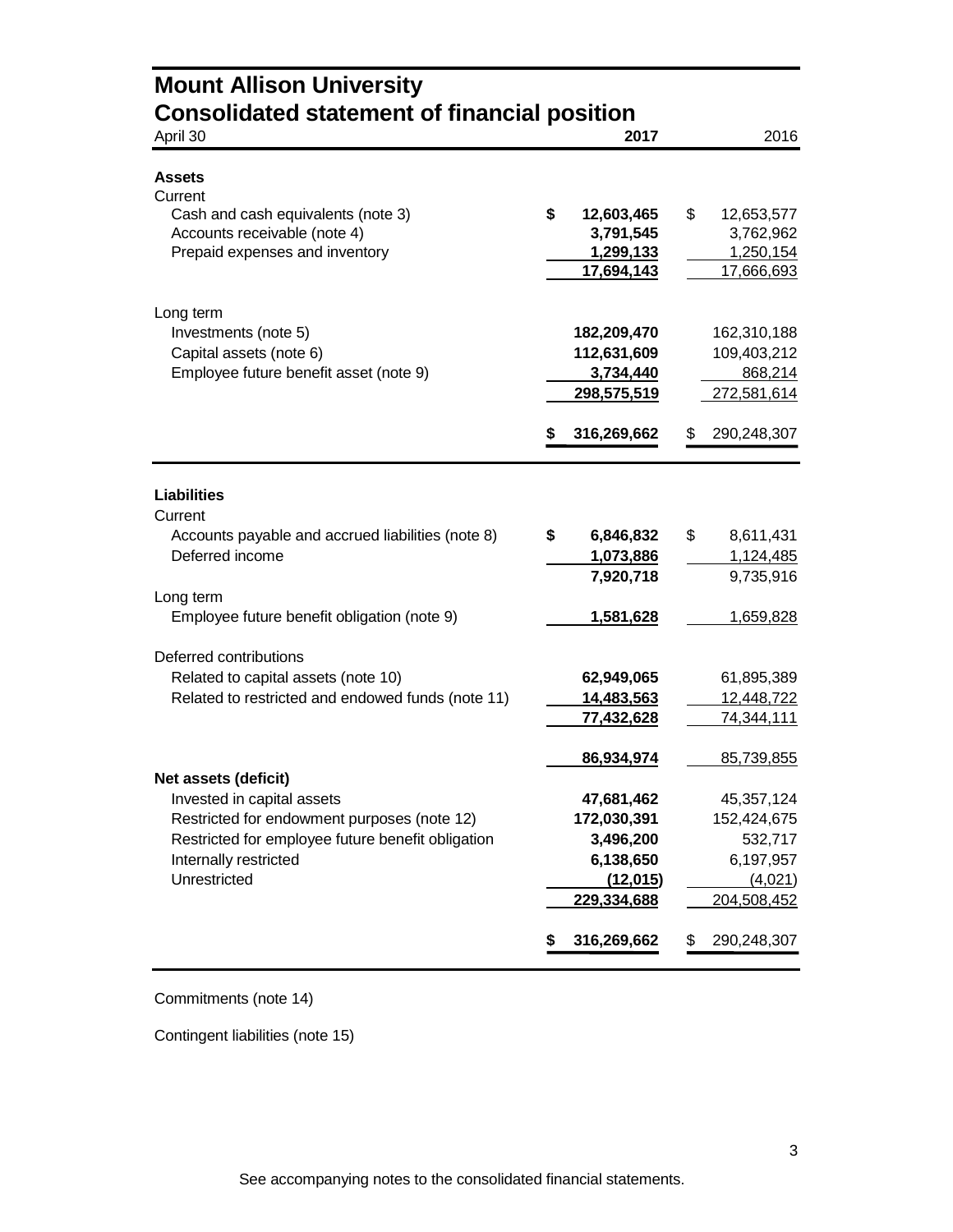## **Mount Allison University Consolidated statement of operations**

| Year ended April 30                                     | 2017             | 2016             |
|---------------------------------------------------------|------------------|------------------|
|                                                         |                  | Schedule 1       |
| Revenues                                                |                  |                  |
| Government grants - provincial                          | \$<br>22,017,368 | \$<br>22,441,893 |
| Government grants - federal                             | 3,083,583        | 2,887,196        |
| Student fees                                            | 30,572,417       | 30,702,738       |
| Bequests and donations                                  | 1,600,453        | 1,256,545        |
| Non-government grants                                   | 930,572          | 529,824          |
| Bookstore and conference income                         | 2,194,514        | 2,309,663        |
| Investment income                                       | 13,511,848       | 3,197,841        |
| Trust income                                            | 346,783          | 338,205          |
| Other income                                            | 1,730,262        | 1,629,457        |
| Amortization of deferred capital contributions          | 2,821,533        | 2,728,379        |
|                                                         | 78,809,333       | 68,021,741       |
| <b>Expenses</b>                                         |                  |                  |
| Academic departments                                    | 28,660,584       | 27,113,860       |
| Library                                                 | 2,530,235        | 2,641,254        |
| <b>Computing services</b>                               | 2,130,800        | 2,255,262        |
| Administrative and general services                     | 8,534,171        | 8,271,010        |
| Physical plant                                          | 9,212,792        | 10,481,350       |
| <b>Student services</b>                                 | 7,692,670        | 7,063,068        |
| Ancillary services                                      | 6,247,777        | 6,302,870        |
| Amortization of capital assets                          | 4,839,931        | 4,589,684        |
|                                                         | 69,848,960       | 68,718,358       |
| Revenues over expenses (expenses over                   |                  |                  |
| revenue)                                                | 8,960,373        | (696, 617)       |
|                                                         |                  |                  |
| Invested in capital assets                              | 2,324,338        | 1,110,045        |
| Investment income (loss) on internally restricted       |                  |                  |
| endowments                                              | 6,323,936        | (3,540,223)      |
| Increase in net assets restricted for employee          |                  |                  |
| future benefit obligation                               | 379,400          | 571,130          |
| (Decrease) increase in internally restricted net assets | (59, 307)        | 1,205,538        |
|                                                         | 8,968,367        | (653, 510)       |
|                                                         |                  |                  |
| Change in unrestricted net assets                       | (7, 994)         | \$<br>(43, 107)  |
|                                                         |                  |                  |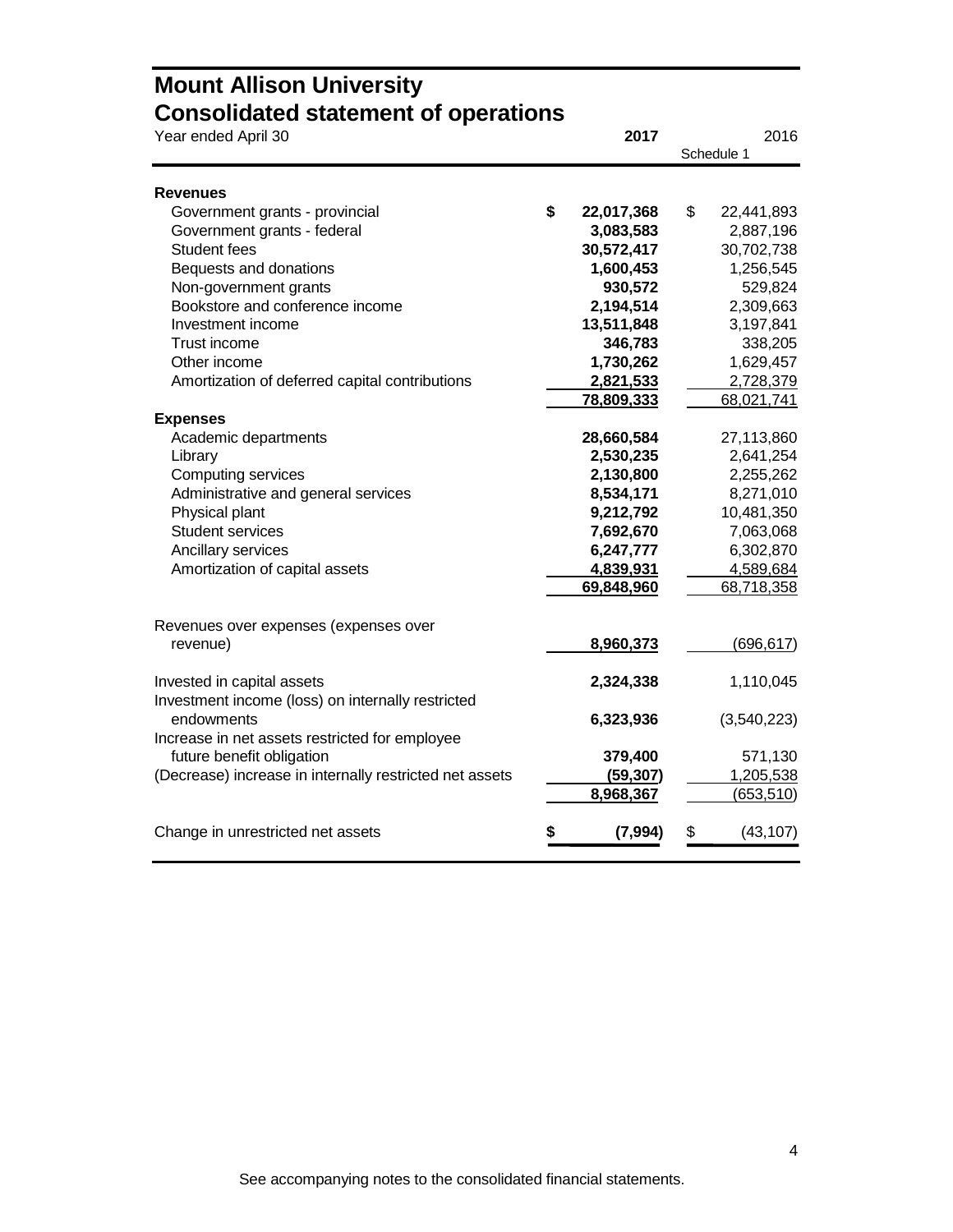## **Mount Allison University Consolidated statement of changes in net assets**

Year ended April 30

|                                                                                                                                                                                                                                                                                                                       | General,<br>Ancillary and<br><b>Special Program</b><br><b>Operating Funds</b><br>2017       | Research,<br><b>Special Purpose</b><br>and Endowment<br><b>Expendable Funds</b><br>2017 | <b>Net Assets</b><br>Invested in<br><b>Capital Assets</b><br>2017 | <b>Net Assets</b><br><b>Restricted for</b><br><b>Endowment</b><br><b>Purposes</b><br>2017 | <b>Total</b><br>2017                                                  | Total<br>2016                                                      |
|-----------------------------------------------------------------------------------------------------------------------------------------------------------------------------------------------------------------------------------------------------------------------------------------------------------------------|---------------------------------------------------------------------------------------------|-----------------------------------------------------------------------------------------|-------------------------------------------------------------------|-------------------------------------------------------------------------------------------|-----------------------------------------------------------------------|--------------------------------------------------------------------|
| Net assets, beginning of year                                                                                                                                                                                                                                                                                         | 528,696                                                                                     | 6,197,957                                                                               | 45,357,124                                                        | \$152,424,675                                                                             | 204,508,452                                                           | \$213,357,039                                                      |
| Revenues over expenses (expenses over revenues)<br>Endowed donations<br>Investment income (loss) on externally restricted endowments<br>Employee future benefit remeasurements and other items                                                                                                                        | 11,245,882<br>2,584,083                                                                     | (267, 111)                                                                              | (2,018,398)                                                       | 1,262,416<br>12,019,364                                                                   | 8,960,373<br>1,262,416<br>12,019,364<br>2,584,083                     | (696, 617)<br>1,023,924<br>(6, 299, 937)<br>(2,875,957)            |
|                                                                                                                                                                                                                                                                                                                       | 13,829,965                                                                                  | (267, 111)                                                                              | (2,018,398)                                                       | 13,281,780                                                                                | 24,826,236                                                            | (8,848,587)                                                        |
| Transfers (to) from other funds arising from policy or<br>approved as part of the budget<br>Investment income on internally restricted endowments<br>Contract research overhead support and research grants<br>Donations and fundraising<br>Capital construction projects<br>Other<br>Transfers (to) from other funds | 2,328,663<br>(8,646,084)<br>(252, 742)<br>(303,051)<br>(4,009,149)<br>7,887<br>(10,874,476) | (2,328,663)<br>2,452,731<br>252,742<br>167,418<br>(333, 587)<br>(2,837)<br>207,804      | 4,342,736<br>4,342,736                                            | 6,193,353<br>135,633<br>(5,050)<br>6,323,936                                              |                                                                       |                                                                    |
| Change in net assets                                                                                                                                                                                                                                                                                                  | 2,955,489                                                                                   | (59, 307)                                                                               | 2,324,338                                                         | 19,605,716                                                                                | 24,826,236                                                            | (8,848,587)                                                        |
| Net assets, end of year                                                                                                                                                                                                                                                                                               | 3,484,185                                                                                   | 6,138,650<br>S.                                                                         | 47,681,462                                                        | 172,030,391                                                                               | 229,334,688<br>\$                                                     | \$204,508,452                                                      |
| Components of net assets (deficit)<br>Invested in capital assets<br>Restricted for endowment purposes<br>Restricted for employee future benefit obligation<br>Internally restricted<br>Unrestricted                                                                                                                   | \$<br>3,496,200<br>(12,015)                                                                 | \$<br>6,138,650                                                                         | 47,681,462<br>\$                                                  | \$<br>172,030,391                                                                         | \$<br>47,681,462<br>172,030,391<br>3,496,200<br>6,138,650<br>(12,015) | \$<br>45,357,124<br>152,424,675<br>532,717<br>6,197,957<br>(4,021) |
|                                                                                                                                                                                                                                                                                                                       | 3,484,185                                                                                   | 6,138,650                                                                               | 47,681,462                                                        | 172,030,391<br>\$                                                                         | \$ 229,334,688                                                        | \$204,508,452                                                      |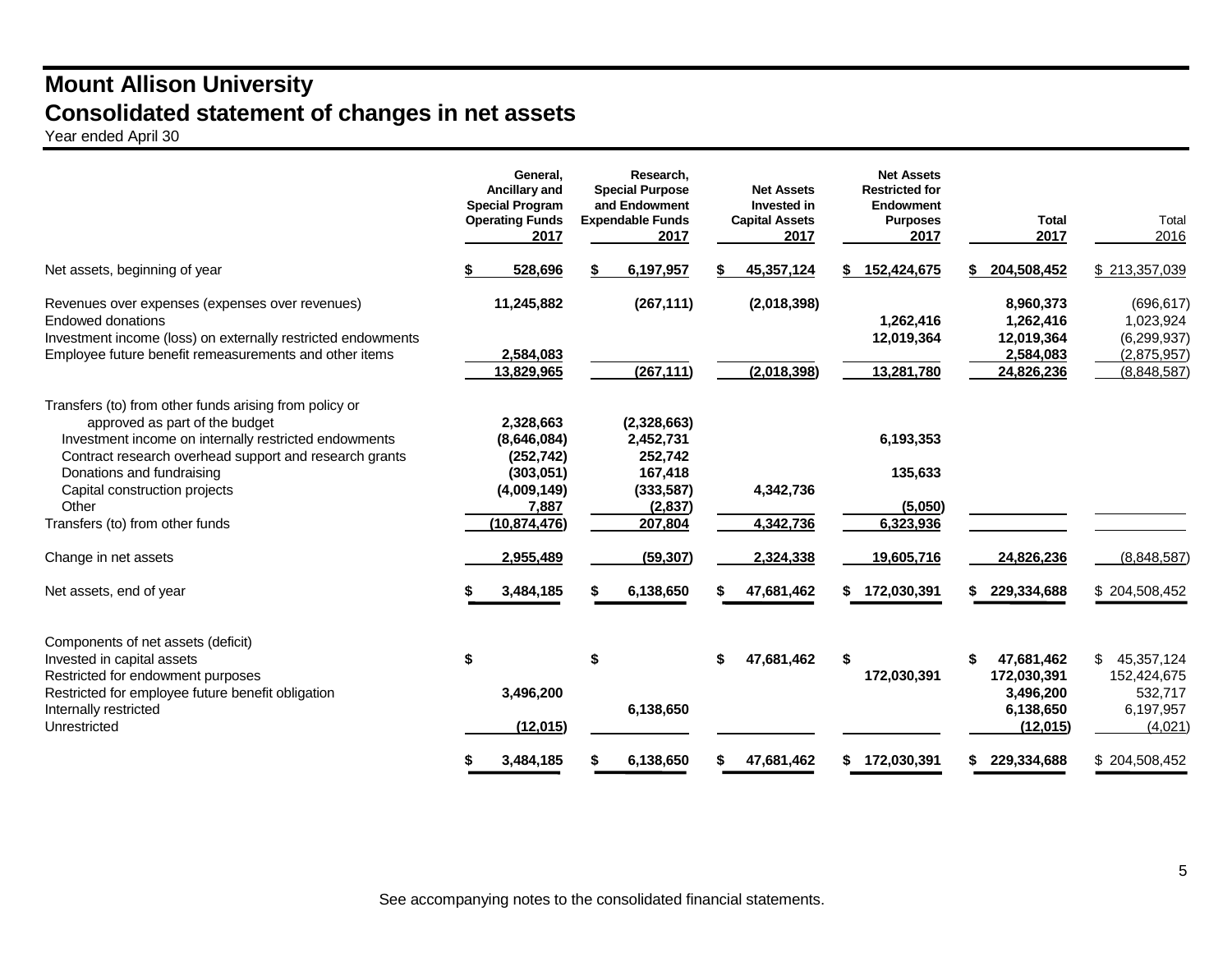| <b>Mount Allison University</b>                                                              |                           |    |                         |
|----------------------------------------------------------------------------------------------|---------------------------|----|-------------------------|
| <b>Consolidated statement of cash flows</b><br>Year ended April 30                           | 2017                      |    | 2016                    |
| <b>Operating</b>                                                                             |                           |    |                         |
| Revenues over expenses (expenses over                                                        |                           |    |                         |
| revenues)                                                                                    | \$<br>8,960,373           | \$ | (696, 617)              |
| Amortization of deferred contributions                                                       | (2,821,533)               |    | (2,728,379)             |
| Unrealized (gain) loss on investments                                                        | (11, 535, 759)            |    | 12,267,713              |
| Amortization of capital assets                                                               | 4,839,931                 |    | 4,589,684               |
| Change in employee future benefit obligation<br>Change in non-cash operating working capital | (360, 343)<br>(1,892,760) |    | (532, 744)<br>2,720,554 |
|                                                                                              | (2,810,091)               |    | 15,620,211              |
| Contributions related to research and operations                                             |                           |    |                         |
| (earned) deferred during the year                                                            | (110, 837)                |    | 139,566                 |
| Net cash (used in) provided by operating activities                                          | (2,920,928)               |    | 15,759,777              |
| <b>Financing</b>                                                                             |                           |    |                         |
| Contributions related to special purpose fund and                                            |                           |    |                         |
| endowment expendable funds deferred                                                          |                           |    |                         |
| during the year<br>Contributions related to capital assets deferred                          | 2,145,678                 |    | 182,523                 |
| during the year                                                                              | 3,875,209                 |    | 2,810,894               |
| <b>Endowed restricted donations</b>                                                          | 1,262,416                 |    | 1,023,924               |
| Net cash provided by financing activities                                                    | 7,283,303                 |    | 4,017,341               |
| Investing                                                                                    |                           |    |                         |
| Purchase of capital assets                                                                   | (8,068,328)               |    | (7,212,435)             |
| Investment income (loss)                                                                     | 12,019,364                |    | (6, 299, 937)           |
| Net purchase of investments                                                                  | (8,363,523)               |    | (2,935,517)             |
| Net cash used in investing activities                                                        | (4, 412, 487)             |    | (16, 447, 889)          |
| Net (decrease) increase in cash                                                              | (50, 112)                 |    | 3,329,229               |
| Cash and cash equivalents, beginning of year                                                 | 12,653,577                |    | 9,324,348               |
| Cash and cash equivalents, end of year                                                       | 12,603,465                | S  | 12,653,577              |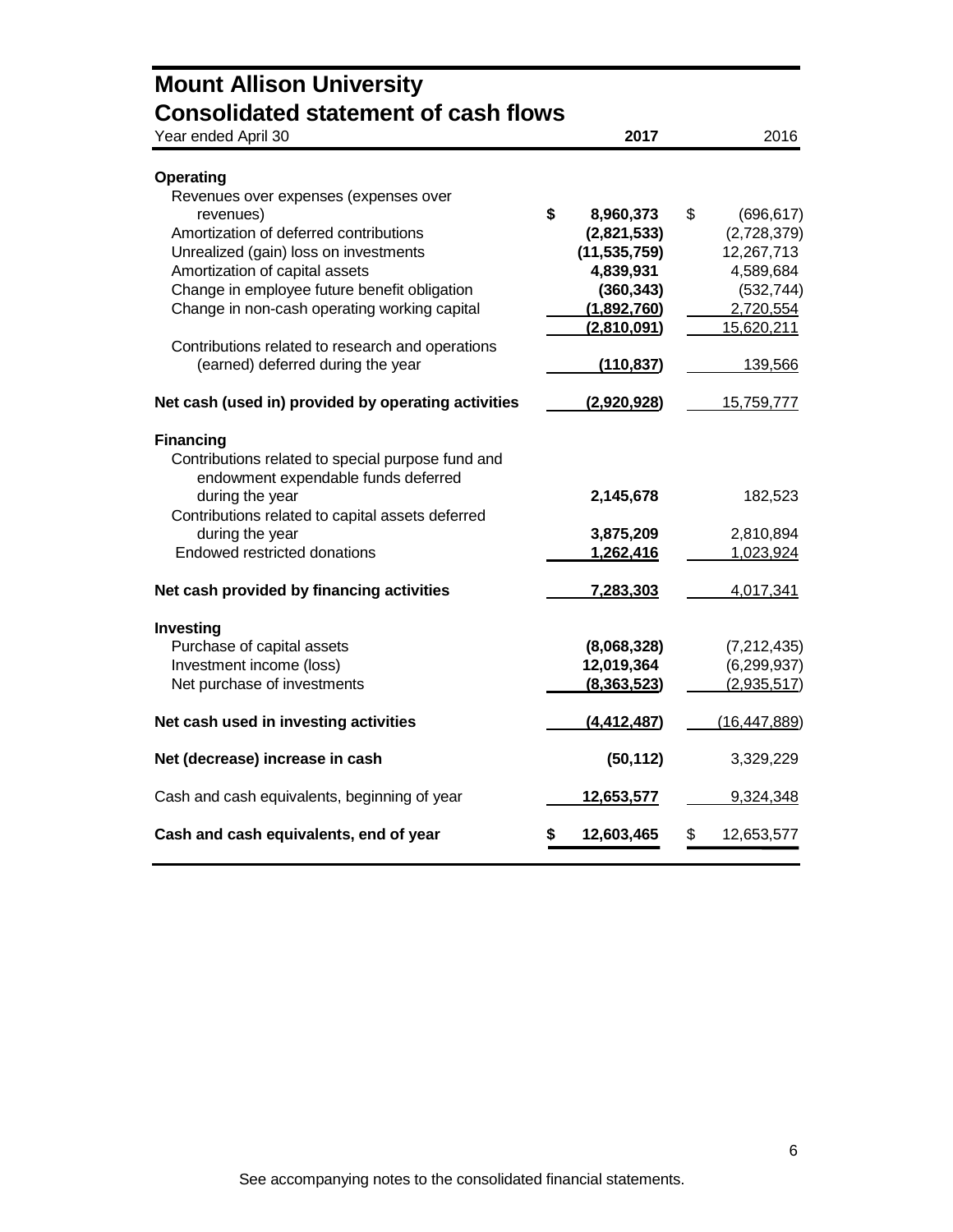April 30, 2017

### **1. Purpose of the organization**

Mount Allison University (the "University") operates under the authority of the *Mount Allison University Act*, 1993, a special act of the Legislative Assembly of the Province of New Brunswick. The University is dedicated to providing a rigorous liberal education of high quality primarily to undergraduate students in a co-educational, intimate, residential environment. The University is a charitable organization and, under the provisions of section 149 of the Income Tax Act, is exempt from paying income taxes.

### **2. Significant accounting policies**

### **Basis of accounting**

These consolidated financial statements have been prepared by management in accordance with Canadian accounting standards for not-for-profit organizations in Part III of the CPA Canada Handbook.

### **Use of estimates**

The preparation of consolidated financial statements requires management to make estimates and assumptions that affect the reported amounts of assets and liabilities as of the date of the consolidated financial statements and the reported amounts of revenues and expenses during the period. Actual amounts could differ from those estimates. The areas that are most subject to estimation and judgment include the amortization periods for capital assets, the accounts receivable allowance for doubtful accounts, and actuarial assumptions used to estimate employee future benefit obligation and the fair value measurement of investments.

#### **Fund accounting**

University accounts are maintained in accordance with the principles of fund accounting. This method ensures observance of restrictions, if any, on the use of University resources by maintaining separate accounts for each fund. Contributions that have limitations placed on their use by parties external to the University are classified as restricted funds.

The following provides a brief description of each fund group:

The General Operating Fund includes academic, administrative, and other operating activities within the primary teaching and research function of the University which are funded by student fees, government grants and other revenue.

The Ancillary Operating Fund accounts for the provision of services of a revenue producing nature which are outside the primary University function of teaching and research. These include bookstore, residence, dining, University merchandise sales and conference services. Expenses reported in ancillary operations include direct costs as well as an apportionment of administrative and overhead costs of the University.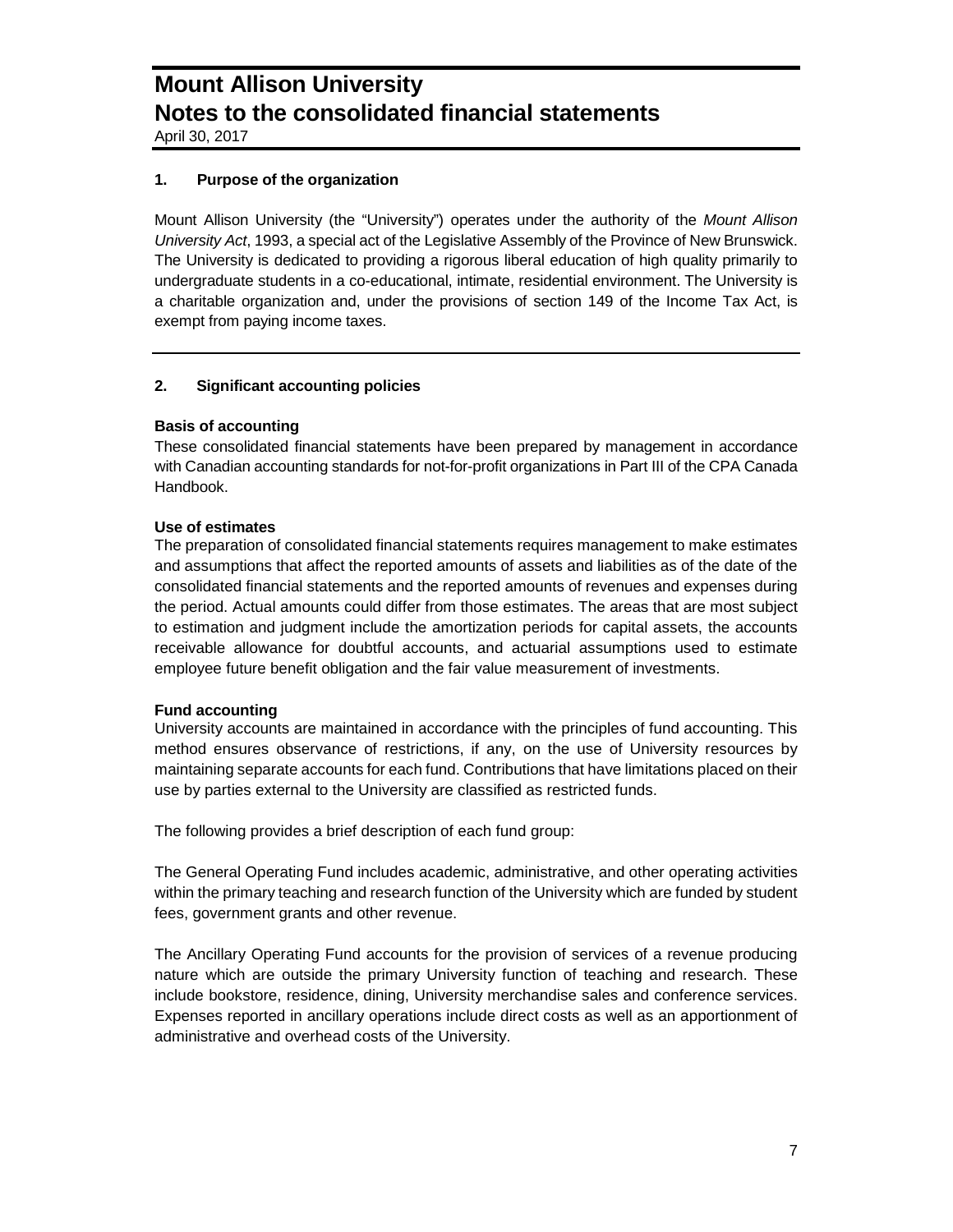April 30, 2017

### **2. Significant accounting policies (continued)**

### **Fund accounting (continued)**

The Special Program Operating Fund includes the Meighen Centre, the Purdy Crawford Teaching Centre and the University Advancement department. Unrestricted donations are also recorded here as revenue and then appropriated for special purposes as is the income on internally restricted and unrestricted endowments.

The Endowment Principal Fund reflects the total resources which have been endowed, either by terms imposed by the benefactor or by the University.

The Endowment Expendable Fund accounts for investment income earned on the endowment principal that has been spent on restricted purposes. It also accounts for income on internally restricted and unrestricted endowments which is reported in the Special Program Operating Fund and then transferred to the Endowment Expendable Fund. The unexpended portion of the prior year's spending allocation from externally restricted funds is recorded as either a deferred contribution and available for spending in future years or is added to the endowment principal. The Endowment Expendable Fund balance is comprised of the unexpended portion of internally restricted funds.

The Research Fund accounts for the expenditure of externally restricted contributions which have been received by the University from organizations or granting agencies and spent on research projects. It also accounts for funds appropriated from operating funds for research purposes. Unspent externally restricted contributions are recorded as deferred contributions on the consolidated statement of financial position. The Research Fund balance represents unspent internally restricted funds.

The Special Purpose Fund accounts for the expenditure of externally restricted contributions not related to research or endowment purposes. It also accounts for internally restricted funds appropriated from operating funds for special purposes. Unspent externally restricted funds are recorded as deferred contributions. The Special Purpose Fund balance represents unspent internally restricted funds.

The Capital Asset Fund accounts for the amortization of capital assets and the amortization of any externally restricted contributions received to fund those assets. The fund balance consists of unamortized capital assets which were financed with operating or ancillary operating funds.

#### **Revenue recognition**

The University follows the deferral method of accounting for contributions, which include donations and government grants.

Unrestricted contributions are recognized as revenue of the Operating Fund when received or receivable if the receivable amount can be reasonably estimated and collection is reasonably assured.

Externally restricted endowment contributions and the portion of income earned on externally restricted endowments are recognized as direct increases in net assets in the Endowment Principal Fund.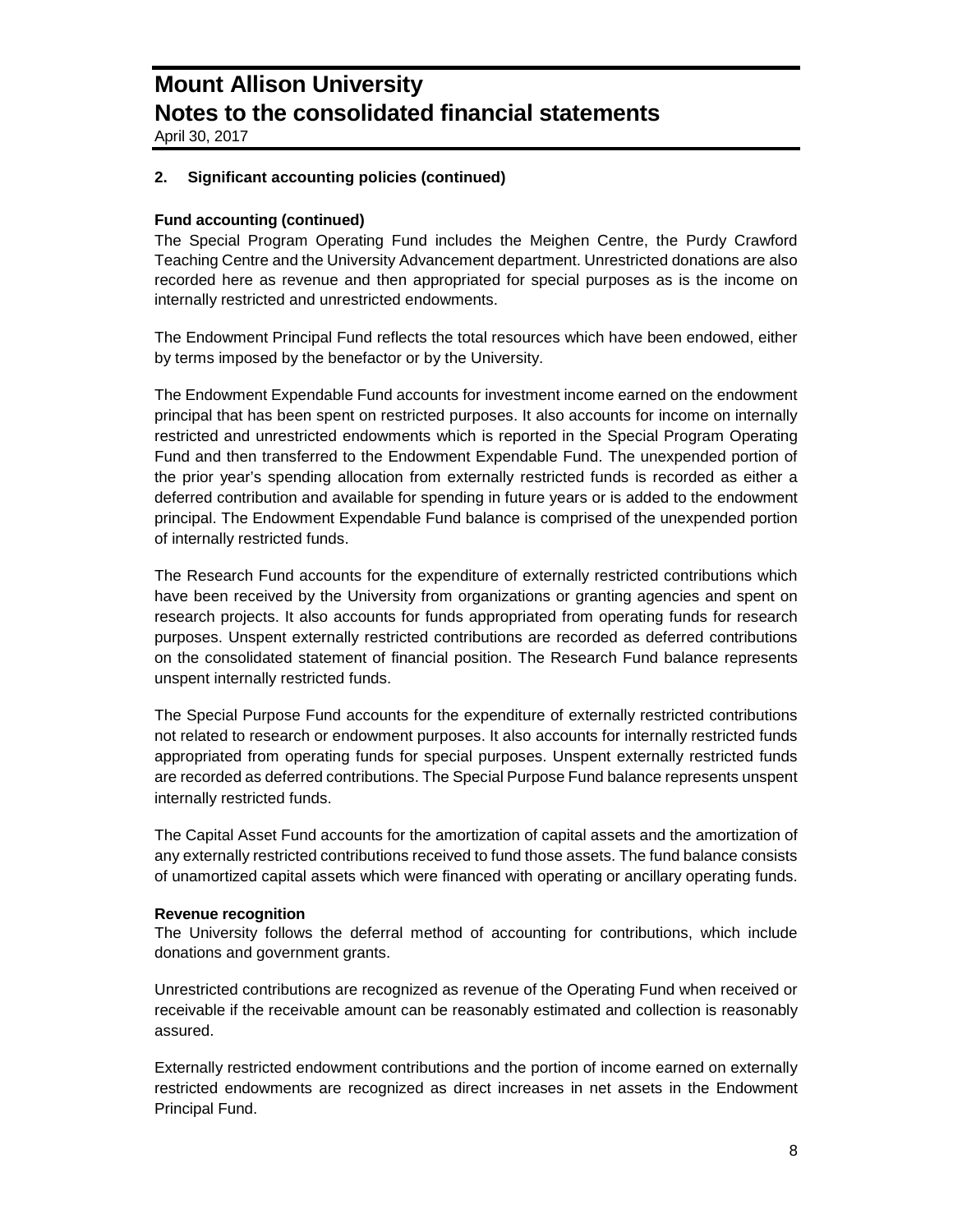April 30, 2017

### **2. Significant accounting policies (continued)**

### **Revenue recognition (continued)**

Contributions which are externally restricted but are not endowed are recognized as revenue of the appropriate restricted fund as it is earned. Unspent balances are recorded as deferred contributions on the consolidated statement of financial position and recognized as revenue in the year in which the related expenses are recognized.

Contributions of materials and services are not recorded.

Contributions of cash or cash equivalents restricted for capital assets are deferred and amortized on the same basis as the related capital asset costs.

Student fees are recognized as revenue as courses are held. Sales and service revenue are recognized at point of sale or when the service has been provided. Amounts received in advance are recorded as deferred income.

Pledges are recorded as revenue in the period in which they are received.

#### **Inventory**

Inventories are valued at the lower of cost and net realizable value.

#### **Capital assets**

Land is stated at the nominal value of one dollar.

Collections are defined as works of art and historical treasures which are held for public exhibition, education, or research. The University maintains five major library collections as well as the Owens Art Gallery Permanent Collection. These collections are stated at the nominal value of one dollar. Further detail on these collections is provided in note 7.

Buildings, land improvements, and equipment are stated at their appraised values as at April 30, 1992, with all subsequent additions and betterments recorded at cost.

Amortization is provided on a straight-line basis. Useful lives are estimated at 5 years for equipment, 40 years for buildings and 20-40 years for land improvements. Amortization of the capitalized costs of constructed assets begins when the asset is available for use.

Library books, which are held for circulation, are not capitalized but are recorded as an expense in the year in which they are purchased.

Management reviews estimates of the useful lives of capital assets and adjusts the estimates as required. Management regularly reviews assets for indicators of impairment and records any impairment charges when the carrying amount exceeds the recoverable amount.

### **Appropriations from ancillary fund operation to capital projects**

Any excess of revenues over expenditures in the residence and conference operations is appropriated for capital projects related to the residence operation.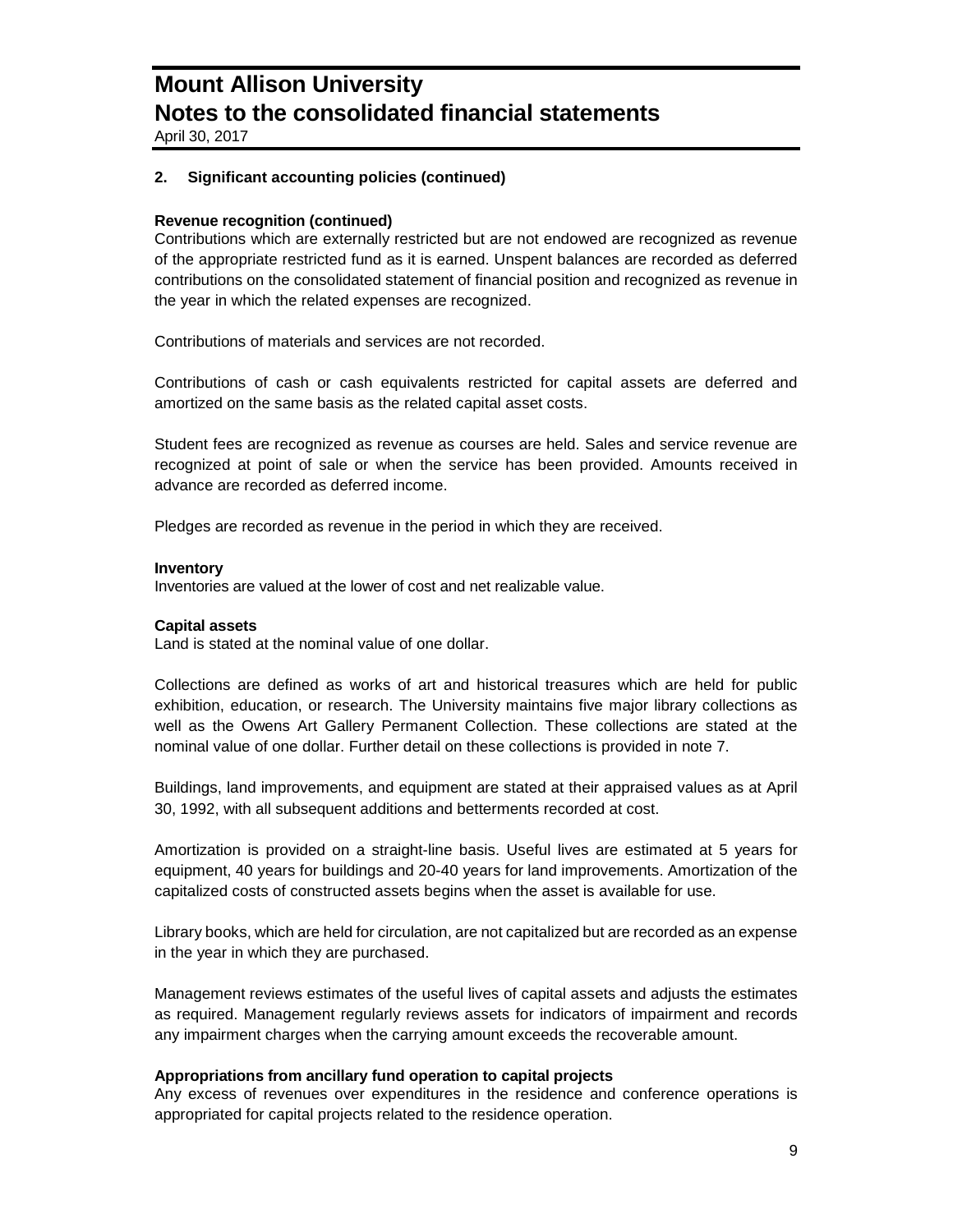April 30, 2017

### **2. Significant accounting policies (continued)**

### **Endowment income and spending allocation**

University policy limits the spending allocation and fees on endowments to the lower of 5% of the market value at the end of the previous fiscal year and the average market value of the sixteen quarters in the previous four fiscal years. At the end of each year, the portion allocated for spending is recorded as deferred contributions and recognized as revenue in the Endowment Expendable Fund as it is spent. The remaining investment income is recognized as a direct increase in net assets in the Endowment Principal Fund. In years when the investment income is less than the spending allocation and fees, or when there is a realized loss, the difference is recorded as a decrease in net assets in the Endowment Principal Fund.

Income (loss) earned on internally restricted or unrestricted endowments is reported as revenue (loss) in the Special Program Operating Fund and transferred to the Endowment Expendable Fund or the Endowment Principal Fund. Authorized spending of endowment principal is recorded as a direct decrease in net assets.

### **Financial instruments**

The University considers any contract creating a financial asset, liability or equity instrument a financial instrument, except in limited circumstances. The University's financial instruments consist of the following:

- Cash and cash equivalents
- Accounts receivable
- Investments
- Employee future benefit asset
- Accounts payable and accrued liabilities
- Employee future benefit obligation

The University initially measures its financial assets and liabilities at fair value, except for certain non-arm's length transactions.

The University subsequently measures all of its financial assets and financial liabilities at amortized cost except investments in equity instruments which is described below.

The University removes financial liabilities, or any portion thereof, when the obligation is discharged, cancelled or expires. Financial assets measured at cost are tested for impairment when there are indicators of impairment. Previously recognized impairment losses are reversed to the extent of the improvement providing the asset is not carried at an amount, at the date of reversal, greater than the amount that would have been the carrying amount had no impairment loss been recognized previously. The amounts of any write-downs or reversals are recognized in the consolidated statement of operations.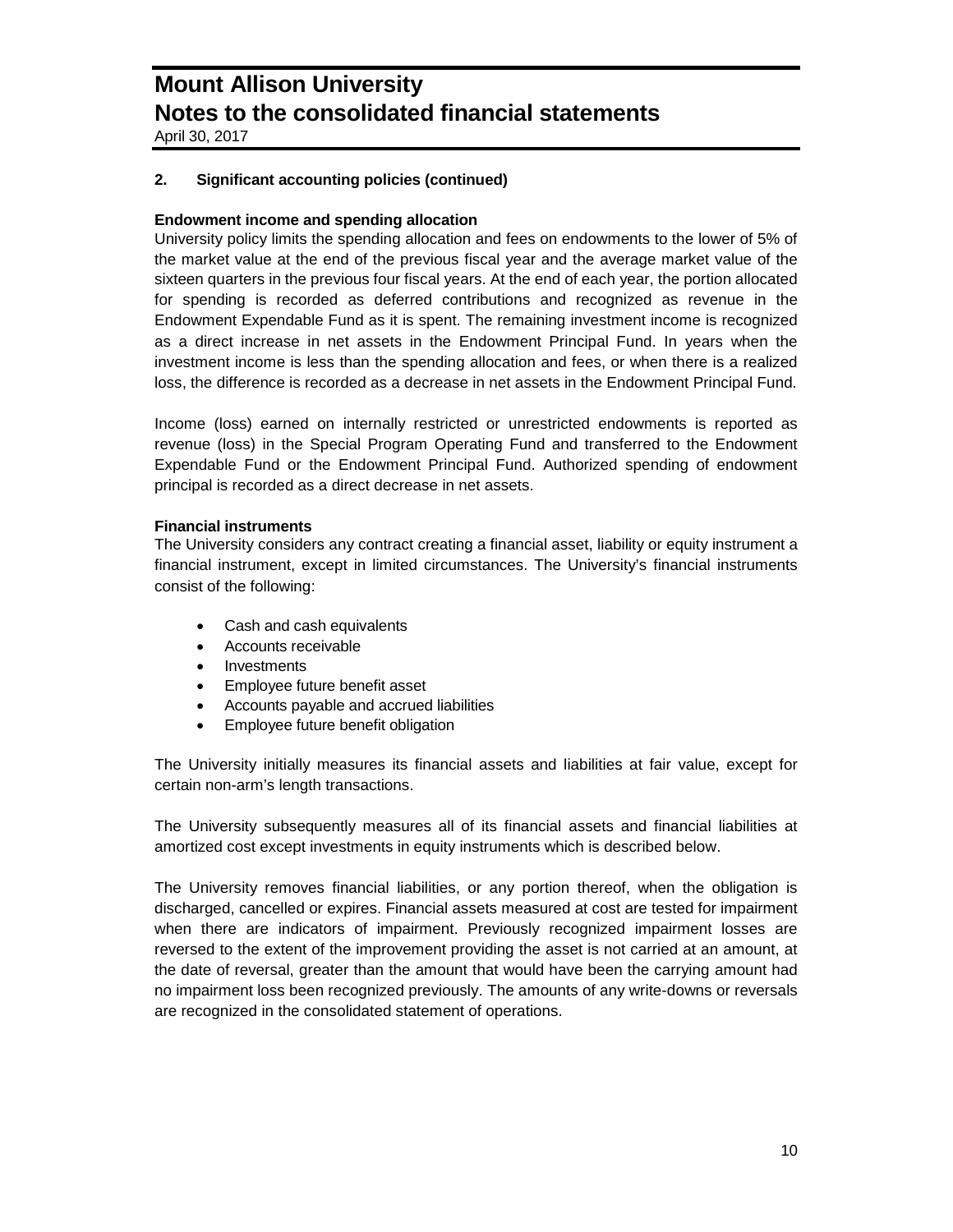April 30, 2017

### **2. Significant accounting policies (continued)**

### **Financial instruments (continued)**

The carrying values of cash and cash equivalents, accounts receivable and accounts payable approximate their fair market values due to the relatively short periods to maturity of the instruments.

Investments are accounted for at fair value except for certain non-endowed long term bonds and guaranteed investment certificates which are held to maturity and recorded on a cost basis with any premium or discount amortized on the effective interest basis.

Fair value is defined as estimates of the consideration that would be agreed upon between knowledgeable, willing parties who are under no obligation to act. Publicly traded securities are valued at quoted market values in an actively traded market. Private infrastructure investments, which comprise of shares or units in an externally managed pooled investment vehicle (such as a limited partnership) with underlying investments in private infrastructure assets are valued based on the latest valuation provided by the external investment manager of the fund, adjusted for subsequent cash receipts and distributions from the fund, and cash disbursements to the fund through April 30. The University believes that the carrying amount of these financial instruments is a reasonable estimate of fair value. Because private infrastructure investments are not readily traded, their estimated values are subject to uncertainty and therefore may differ from the value that would have been used had a ready market for such investments existed.

Transactions are recorded on a trade date basis and transaction costs are expensed as incurred.

Investment income, which consists of interest, dividends, income distributions from pooled funds, and realized and unrealized gains and losses, is recorded as investment income or endowment contributions in the consolidated statements of operations and changes in net assets.

#### **Foreign currency**

Long term investments denominated in foreign currency are translated at exchange rates as of the date of the consolidated statement of financial position. Transactions denominated in foreign currencies are translated at the exchange rate in effect on the transaction date. Exchange gains and losses are accounted for in investment gains and losses.

#### **Employee benefit plans**

The Plans' benefit obligation and service cost are determined based on the Plans' going concern obligation and current service cost as determined based on the last funding valuations and extrapolated to the fiscal year end date.

A valuation allowance will be charged against the defined benefit asset for any excess of the defined benefit asset over the expected future benefit the University expects to realize from a plan surplus. The University determines the expected future benefit as the present value of expected future employer current service costs for the current number of active employees.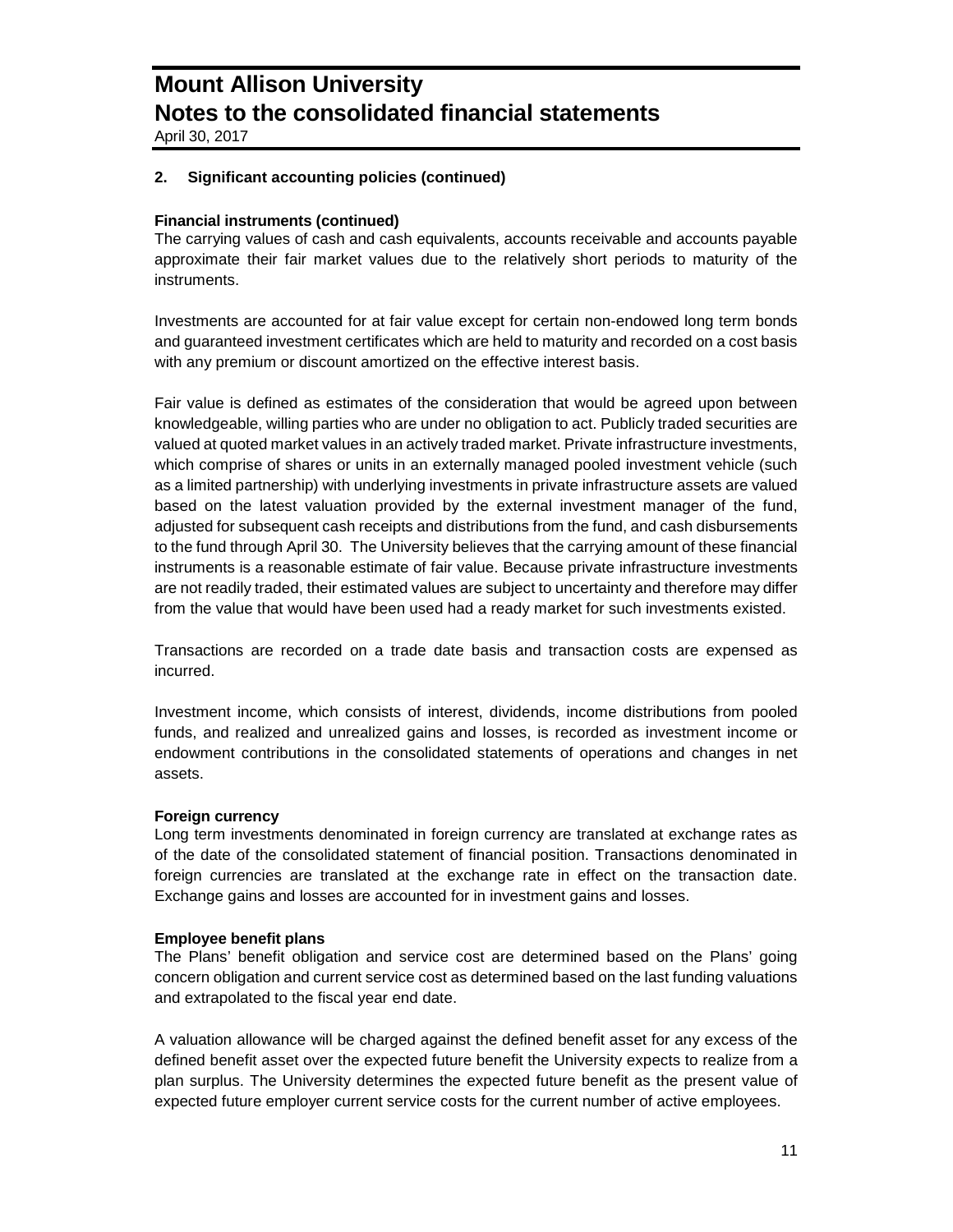April 30, 2017

### **2. Significant accounting policies (continued)**

### **Employee benefit plans (continued)**

Remeasurements and other items are recognized directly in net assets in the consolidated statement of changes in net assets.

The University records pension expenses in its consolidated financial statements, but it does not budget for those expenses. Rather, it budgets for pension contributions as determined by the University's actuaries in accordance with the New Brunswick Pension Benefits Act and the University's funding policy. Since pension contributions and pension cost or expenses are not the same in the case of the University's defined benefit pension plan, the difference is recorded as an internally restricted net asset (deficit).

### **Controlled entities**

The University controls the activities of Conferences Mount Allison Inc., Mount Allison University Foundation and The Friends of Mount Allison University, Inc. through representation on their respective boards. The University owns 100% of the shares of Conferences Mount Allison Inc., a corporation established to attract additional conference contract revenue. Mount Allison University Foundation is a crown foundation established to assist with fundraising. The Friends of Mount Allison University, Inc. is a United States incorporated, income tax exempt organization used to facilitate fundraising from United States residents. The results of operations and net assets of these entities have been consolidated in these financial statements.

| 3.   | Cash and cash equivalents | 2017                                    | 2016         |
|------|---------------------------|-----------------------------------------|--------------|
| Cash | Short term investments    | $$11,002,612$ $$4,365,175$<br>1,600,853 | 8,288,402    |
|      |                           | 12,603,465<br>S.                        | \$12,653,577 |

The University has a \$3 million line of credit with interest at prime. As at April 30, 2017, the balance outstanding was \$nil (2016 – \$nil).

| 4.<br><b>Accounts receivable</b>                                                                                                                        | 2017                                                         |   | 2016                                                  |
|---------------------------------------------------------------------------------------------------------------------------------------------------------|--------------------------------------------------------------|---|-------------------------------------------------------|
| Student fees<br>Accrued interest and dividends<br>Federal and provincial government<br>Suppliers and other customers<br>Allowance for doubtful accounts | S<br>307,234<br>63,480<br>2,317,338<br>1,190,493<br>(87,000) | S | 460,681<br>79.101<br>2,516,071<br>794,109<br>(87,000) |
|                                                                                                                                                         | 3,791,545                                                    |   | 3,762,962                                             |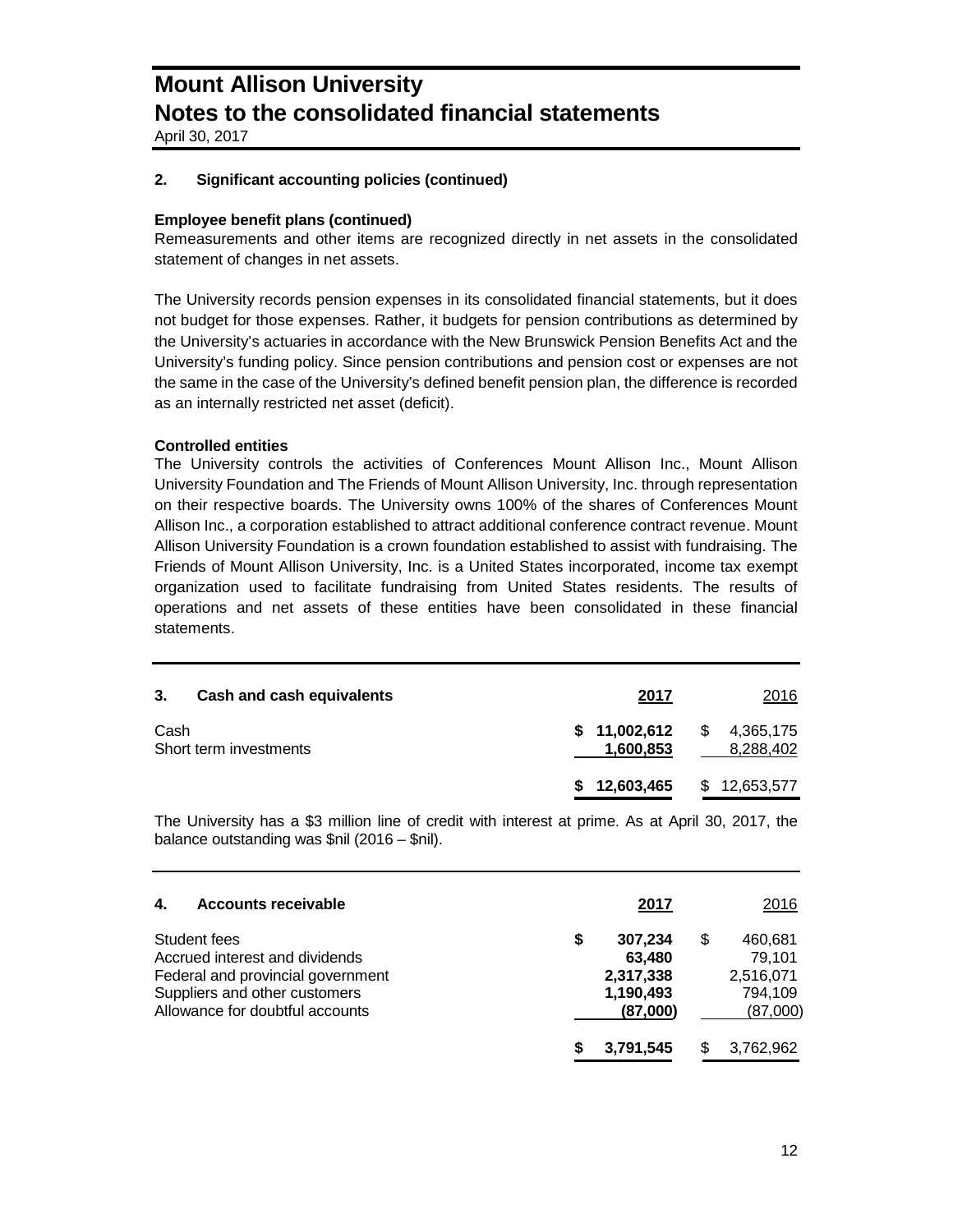April 30, 2017

| 5.<br><b>Investments</b>                                                                | 2017          | 2016            |
|-----------------------------------------------------------------------------------------|---------------|-----------------|
| Investments (carried at amortized cost)<br>Bonds and guaranteed investment certificates | 3,656,118     | 3,695,580<br>S. |
| Investments (carried at fair value)                                                     |               |                 |
| Bonds and notes                                                                         | 29,702,915    | 33,362,432      |
| Canadian equities                                                                       | 35,831,067    | 31,120,317      |
| US equities                                                                             | 31,276,384    | 28,293,794      |
| Non-North American equities                                                             | 22,750,893    | 19,103,930      |
| Global small cap and low volatility equities                                            | 28,598,878    | 27,032,927      |
| Emerging market equities                                                                | 15,873,120    | 10,150,978      |
| Hedge funds                                                                             | 8,449,554     | 7,243,574       |
| Private infrastructure funds                                                            | 6,070,541     | 2,306,656       |
|                                                                                         | 178,553,352   | 158,614,608     |
|                                                                                         | \$182,209,470 | \$162,310,188   |

Bonds and notes include guaranteed investment certificates, investments in a Canadian passive bond fund, notes issued by Federal, Provincial and Municipal Governments and related Crown Corporations, and Canadian corporate bonds with interest rates ranging from 1.8% to 8.75% (2016 – 2.16% to 8.75%) with maturities up to July 2025 (2016 – July 2025).

Equity investments consist of investments in units of active and passive, single and multimanager pooled funds.

Hedge fund investments consist of units of pooled investments funds that invest primarily in cash or short term investments denominated in various currencies and which may purchase or sell exchange traded funds or options thereon, or may enter into various futures and forward contracts to gain the desired exposures to various asset classes including equities, government bonds, commodities and currencies.

Private infrastructure investments consist of units of pooled investment funds that invest primarily in real estate and other income generating properties.

In 2017, the University's investment income of \$13,511,848 (2016 - \$3,197,841) recorded in the consolidated statement of operations consists of income related to investments held for endowments of \$13,252,128 (2016 - \$2,949,847) and income of \$259,720 (2016 - \$247,994) on investments other than those held for endowments.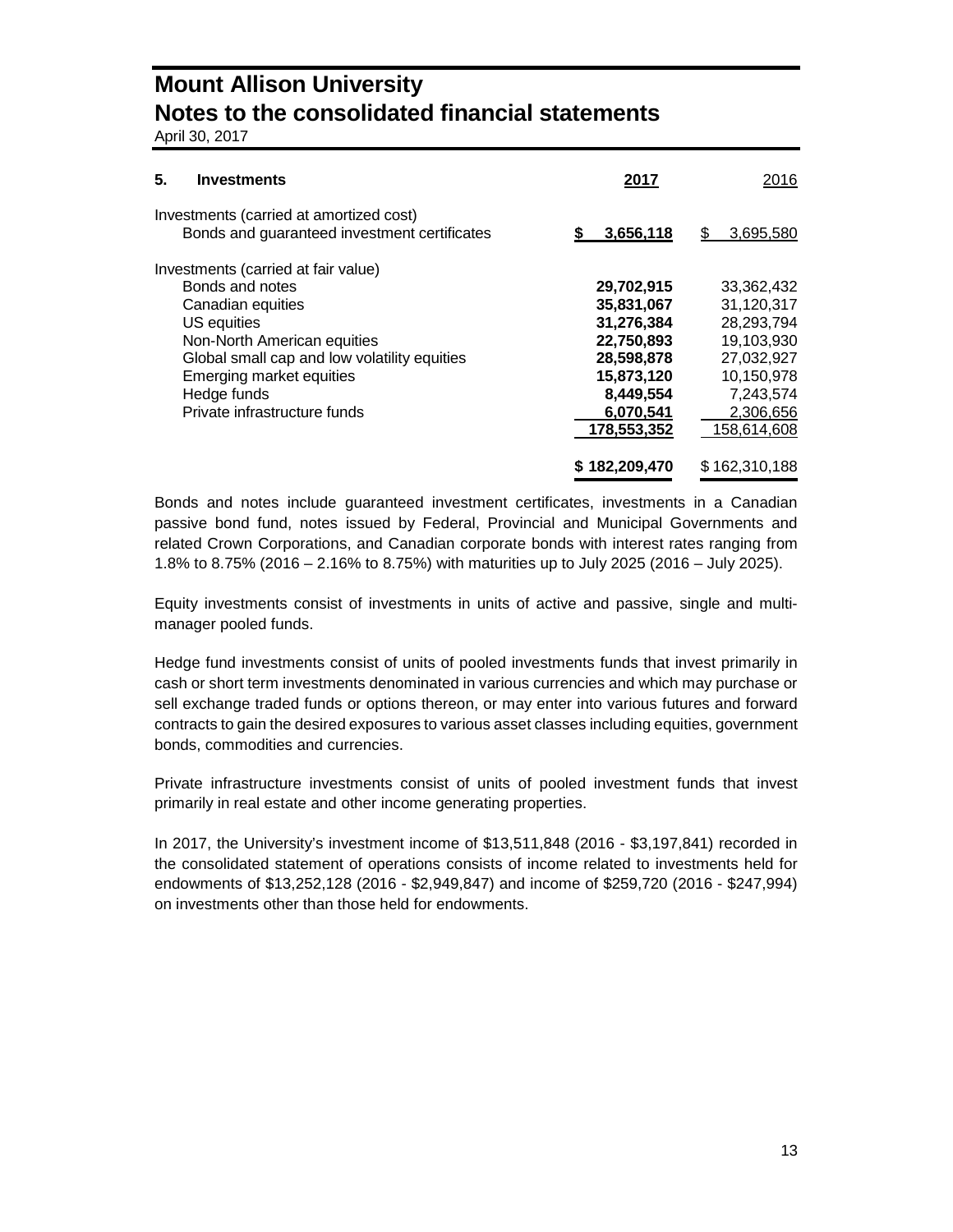April 30, 2017

| 6.<br><b>Capital assets</b>         | Cost          | Accumulated<br>Amortization | <b>Net Book</b><br>Value<br>2017 | Net Book<br>Value<br>2016 |
|-------------------------------------|---------------|-----------------------------|----------------------------------|---------------------------|
| <b>Buildings</b><br>Construction in | \$206,708,543 | \$108,860,877               | 97,847,666<br>S.                 | 94,044,148<br>\$          |
| progress                            | 2,234,216     |                             | 2,234,216                        | 2,892,058                 |
| Land improvements                   | 19,296,390    | 8,705,775                   | 10,590,615                       | 10,219,838                |
| Equipment                           | 20,022,711    | 18,063,601                  | 1,959,110                        | 2,247,166                 |
| Land                                |               |                             |                                  |                           |
| Collections                         |               |                             |                                  |                           |
|                                     | 248,261,862   | 135,630,253<br>S.           | 112,631,609<br>S                 | 109,403,212<br>S          |

The Capital Asset Fund has loans outstanding in the amount of \$2,001,082 (2016 - \$2,150,699) to the other funds for the construction and renovations of buildings. Repayment of these loans will be made through appropriations from various funds. Interest is charged at the rate earned on the University's expendable funds.

### **7. Collections**

The University maintains five permanent library collections as well as the Owens Art Gallery Permanent Collection.

#### **Library permanent collections**

The five library permanent collections are the Mary Mellish Archibald Memorial (MMAM) Collection, the Winthrop Pickard Bell (WPB) Collection of Acadiana, the Edgar and Dorothy Davidson Collection of Canadiana, the Government Documents Collection, and the Mount Allison Rare Book Collection. Additions are made to the first two collections each year from the income earned on endowments established for that purpose. The additions in 2017 on the MMAM and WPB collections were \$2,269 (2016 - \$2,213) and \$7,290 (2016 - \$6,183) respectively. The Government of Canada donates a large quantity of documents to the Government Documents Collection each year and, in addition, the University spent \$4,114 (2016 - \$2,099) for additions to this collection in 2017.

### **Owens Art Gallery permanent collection**

The Owens Art Gallery permanent collection consists of approximately 3,500 works, including historical and contemporary paintings, works on paper and sculptures of Canadian, European and American origin. The historical component of the Collection consists of approximately 300 18th and 19th century paintings and watercolours and a large collection of works by John Hammond. The contemporary collection consists of American and Canadian prints as well as paintings, sculpture, photography, and drawings. For the year ended April 30, 2017, donated artwork valued at approximately \$25,800 (2016 - \$29,100) and purchased acquisitions of approximately \$18,625 (2016 - \$49,950) were added to the permanent collection.

#### **8. Accounts payable and accrued liabilities**

Accounts payable and accrued liabilities include government remittances payable of \$521,894 (2016 - \$541,788).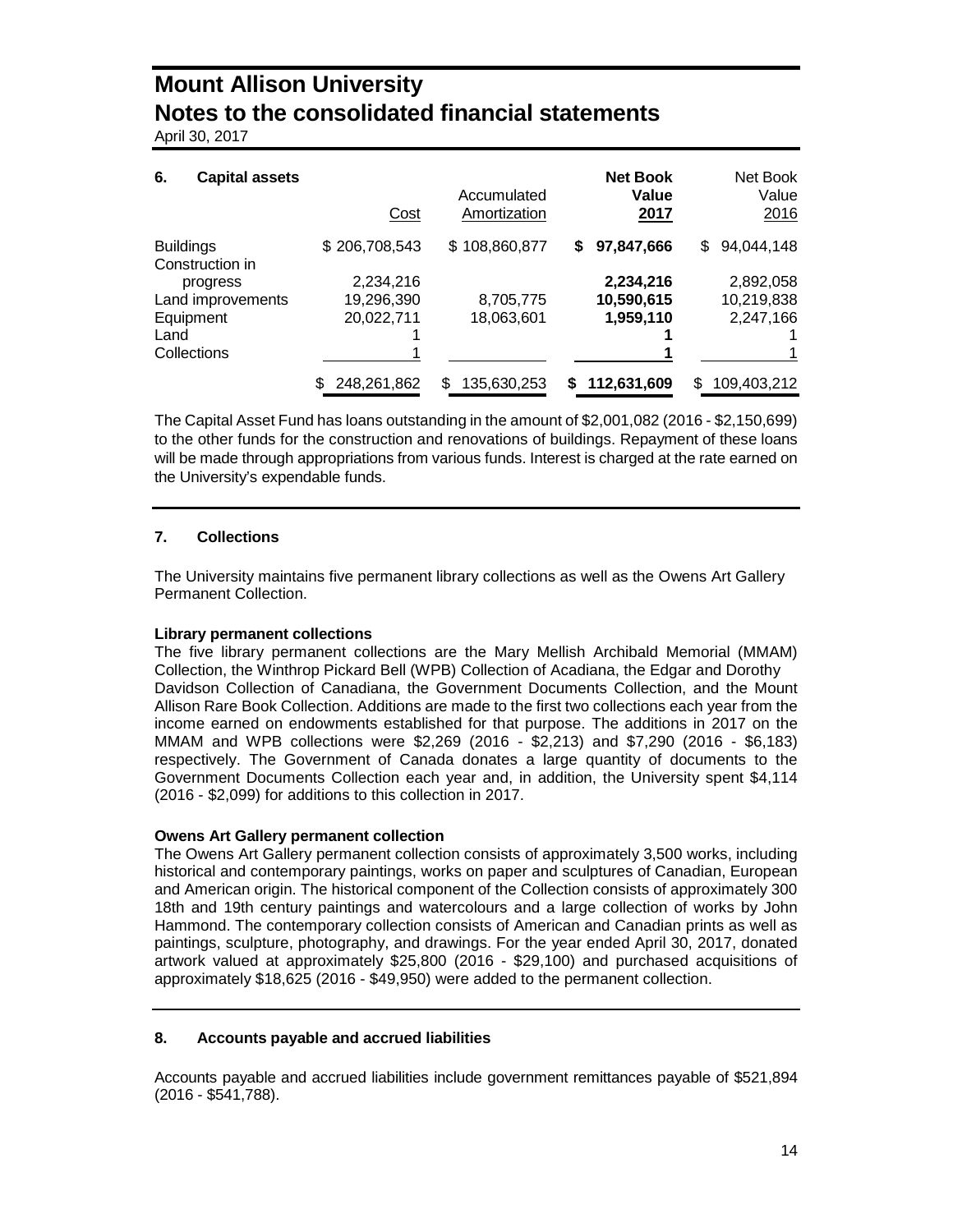April 30, 2017

### **9. Employee future benefit obligation**

The University has a defined benefit pension plan, a defined contribution pension plan and other post-retirement obligations.

The defined benefit plan covers most persons employed in a non-academic capacity. The plan is based on the final average earnings of members, allows for early retirement after age 55 and postponed retirement up to age 69. The pension payments are not indexed. The defined contribution plan covers primarily persons employed in an academic capacity. The University makes contributions of 8.25% (prior to Mar 1, 2017 - 8%) of the plan members' salaries to this plan.

Included in other benefit plans is a retiring allowance program that provides a lump sum benefit to qualifying individuals at their date of termination or retirement. The program is available to employees in the CUPE 2338 and CUPE 3433 bargaining units and certain grandfathered nonbargaining unit and non-academic employees. The lump sum benefit paid at termination or retirement is equal to five days of pay for each year of service and is payable only if the participant has completed a minimum of ten years of employment at the date of termination of employment.

The most recent actuarial valuation for funding purposes of the defined benefit pension plan was as of September 30, 2016. The next actuarial valuation for funding purposes must be as of a date no later than September 30, 2017. The Plan's actuary has extrapolated the results of the September 30, 2016 actuarial valuation of the Plan for funding purposes to April 30, 2017 as follows:

|                                                         |                | <b>Pension Benefit Plans</b>                  |  | <b>Other Benefit Plans</b>            |           |
|---------------------------------------------------------|----------------|-----------------------------------------------|--|---------------------------------------|-----------|
|                                                         | 2017           | 2016                                          |  | 2017                                  | 2016      |
| Fair value of Plan assets<br>Defined benefit obligation | 37,538,768     | $$41,273,208$ $$35,799,577$ $$$<br>34,931,363 |  | 1,581,628                             | 1,659,828 |
| Accrued benefit asset<br>(liability)                    | $3.734.440$ \$ |                                               |  | 868,214 \$ (1,581,628) \$ (1,659,828) |           |

The University recorded a remeasurement gain of \$2,496,970 (2016 – loss of \$2,990,698) in the pension benefit plans and a remeasurement gain of \$87,113 (2016 – gain of \$114,741) in the other benefit plans. Remeasurements and other items were recorded directly in the consolidated statement of changes in net assets.

Total cash payment for employee future benefits for 2017, consisting of cash contributed by the University to its defined benefit, defined contribution and other benefit plans was \$2,981,465 (2016 - \$2,948,856).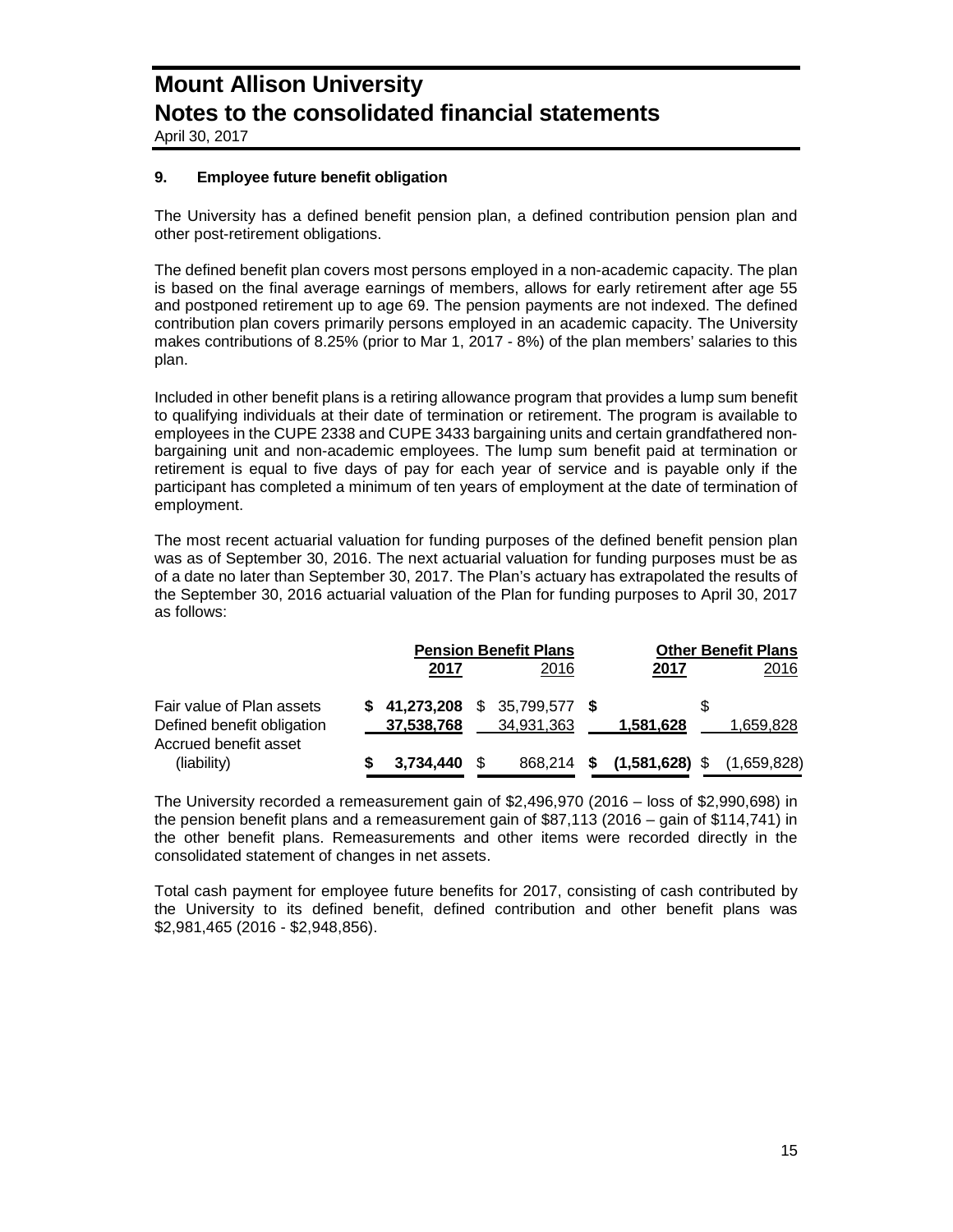April 30, 2017

### **10. Deferred contributions related to capital assets**

Deferred contributions related to capital assets are externally restricted expendable funds received in the current period or in a prior period to support capital assets which have not yet been amortized. The amortization of deferred capital contributions is recorded as revenue in the consolidated statement of operations. Changes in the deferred contributions related to capital assets balance is detailed in the following table:

|                                                                  | 2017         | 2016              |
|------------------------------------------------------------------|--------------|-------------------|
| Beginning balance                                                | \$61,895,389 | \$ 61,812,874     |
| Add<br>Contributions for capital assets deferred during the year | 3,875,209    | 2,810,894         |
| Less<br>Deferred contributions amortized during the year         | (2,821,533)  | (2,728,379)       |
| Ending balance                                                   | 62,949,065   | 61,895,389<br>\$. |

### **11. Deferred contributions related to restricted and endowed funds**

Deferred contributions are externally restricted expendable funds received in the current period or in a prior period which have not yet been spent. Changes in the deferred contributions balance are detailed in the following tables: Special

| Beginning balance                                            | \$<br>Research<br>3,237,795 | \$<br>Special<br>Program<br><u>Fund</u><br>14,493 | \$<br>Special<br>Purpose and<br>Endowment<br>Expendable<br>9,196,434 | \$<br>2017<br>12,448,722 |
|--------------------------------------------------------------|-----------------------------|---------------------------------------------------|----------------------------------------------------------------------|--------------------------|
|                                                              |                             |                                                   |                                                                      |                          |
| Add<br>Expendable<br>restricted<br>contributions<br>received | 3,512,165                   | 39,186                                            | 12,487,203                                                           | 16,038,554               |
| Less<br>Recognized as<br>revenue and<br>interfund transfers  | (3,304,306)                 | (53, 679)                                         | (6,770,519)                                                          | (10, 128, 504)           |
| Deferred to capital<br>assets                                | (304, 202)                  |                                                   | (3,571,007)                                                          | <u>(3,875,209)</u>       |
| Ending balance                                               | \$<br>3,141,452             | \$                                                | \$<br>11,342,111                                                     | \$<br>14,483,563         |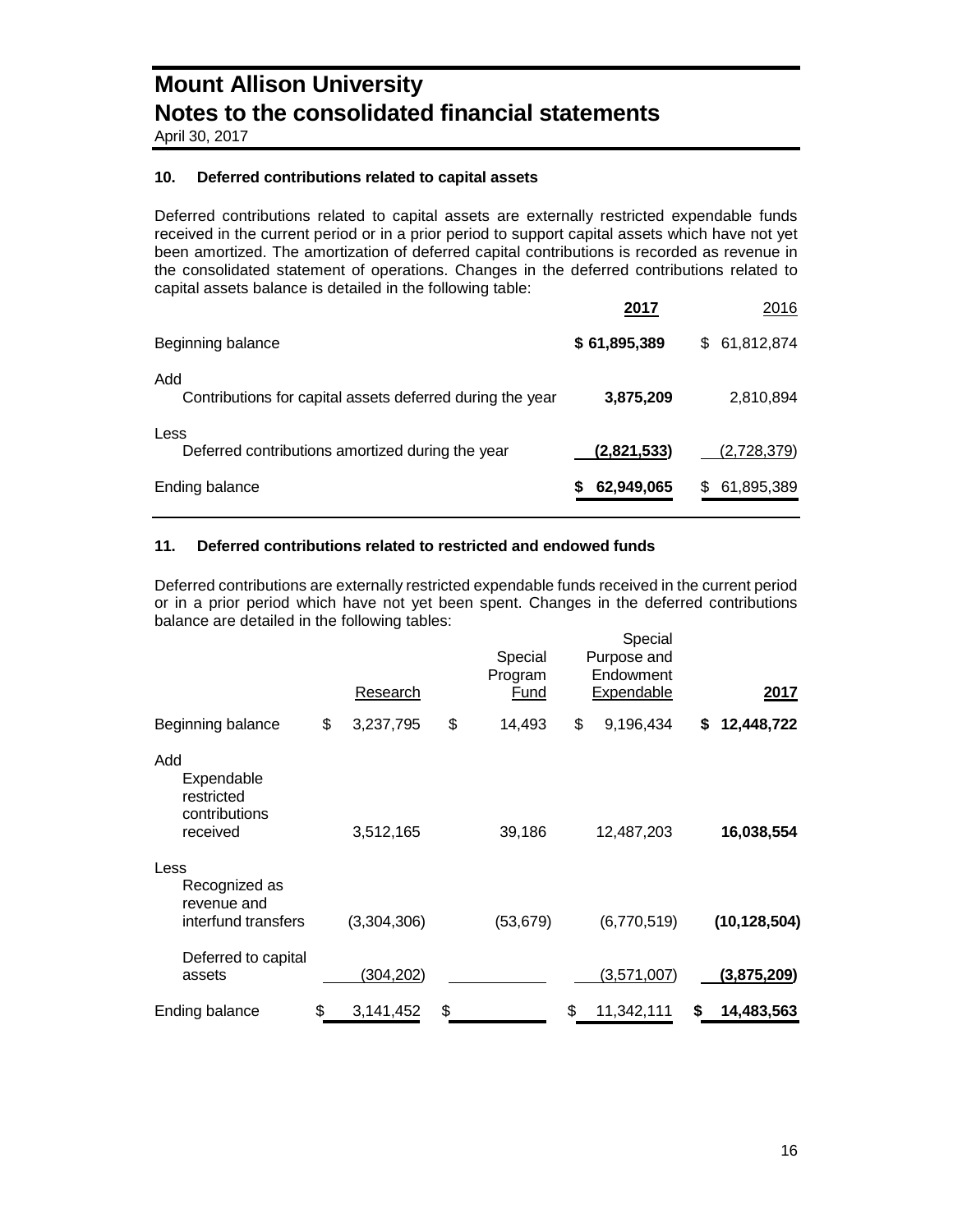April 30, 2017

### **11. Deferred contributions related to restricted and endowed funds (continued)**

|                                                              | Research        | Special<br>Program<br>Fund | Special<br>Purpose and<br>Endowment<br><b>Expendable</b> | 2016             |
|--------------------------------------------------------------|-----------------|----------------------------|----------------------------------------------------------|------------------|
| Beginning balance                                            | \$<br>3,027,759 | \$<br>84,963               | \$<br>9,013,911                                          | \$<br>12,126,633 |
| Add<br>Expendable<br>restricted<br>contributions<br>received | 3,499,164       | (699)                      | 9,054,181                                                | 12,552,646       |
| Less<br>Recognized as<br>revenue and<br>interfund transfers  | (2,848,389)     | (69, 771)                  | (6,501,503)                                              | (9,419,663)      |
| Deferred to capital<br>assets                                | 440,739)        |                            | (2,370,155)                                              | (2,810,894)      |
| Ending balance                                               | \$<br>3,237,795 | \$<br>14,493               | \$<br>9,196,434                                          | \$12,448,722     |

#### **12. Endowments**

The following table details the changes in the endowment funds

|                                                 | 2017          | 2016          |
|-------------------------------------------------|---------------|---------------|
| Beginning balance                               | \$152,424,675 | \$161,240,911 |
| Donations                                       | 1,262,416     | 1,023,924     |
| Investment income (loss)                        | 18,348,350    | (9,862,230)   |
| Interfund transfers not related to donations or |               |               |
| investment income                               | (5,050)       | 22,070        |
| Total                                           | \$172,030,391 | \$152,424,675 |

The market value of the endowment funds is disclosed in note 5. Net assets restricted for endowment purposes consists of \$114,745,205 (2016 - \$101,270,199) externally restricted endowments and \$57,285,186 (2016 - \$51,154,476) internally restricted endowments.

In 2017, investment earnings, net of fees, of \$24,990,251 were earned on endowments, of which \$7,063,617 was made available for spending, \$6,187,975 was for the preservation of capital on internally restricted endowments, and the balance of \$11,738,659 was for the preservation of capital on externally restricted endowments, which was recorded as a direct increase in endowments.

In 2016, there was an investment loss, net of fees, of \$3,627,559. To fund this investment loss and the balance for the next year`s spending allocation of \$6,683,002, \$3,597,276 was deducted from internally restricted endowments, and the balance of \$6,713,285 was deducted from externally restricted endowments, recorded as a direct decrease in endowments.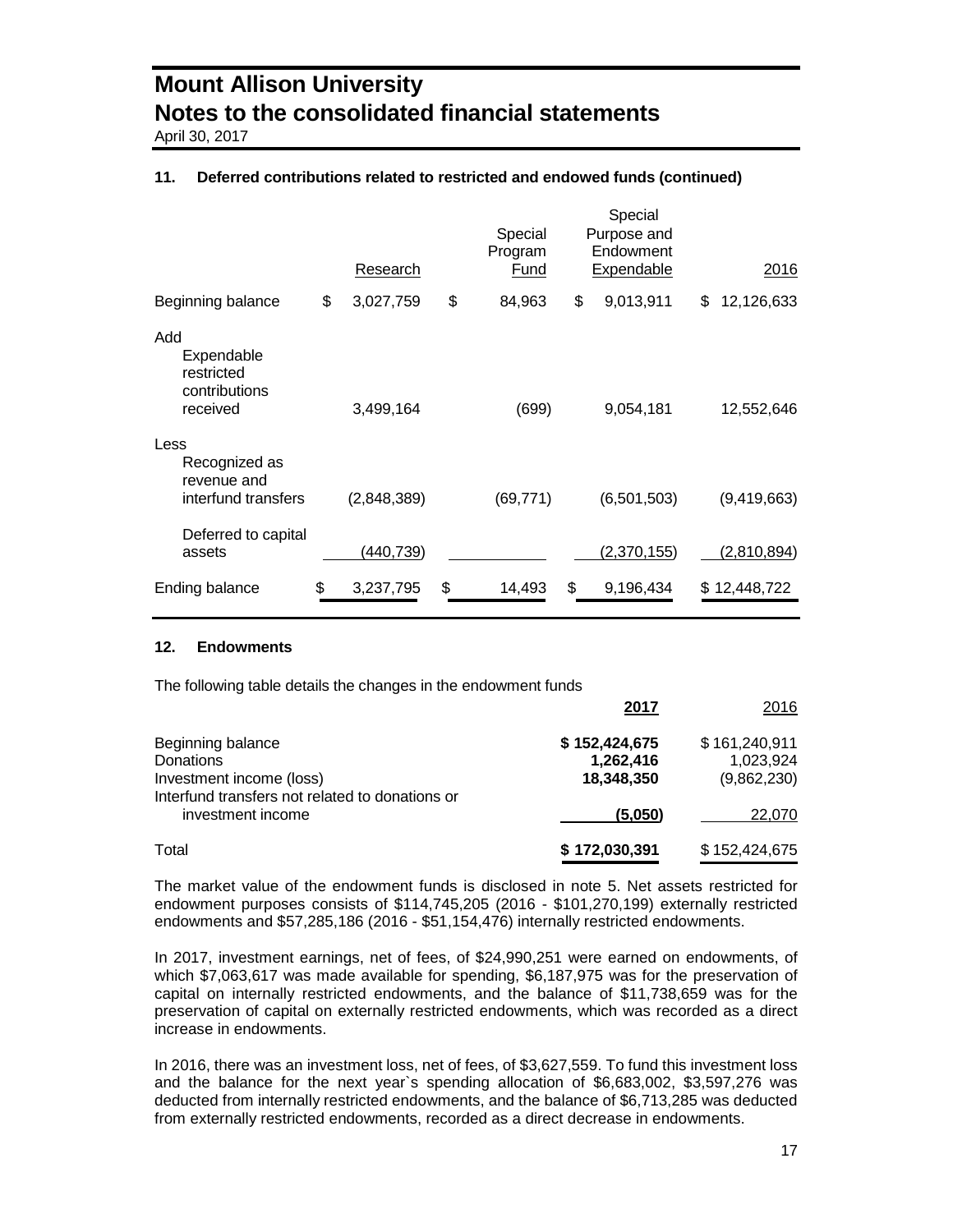April 30, 2017

### **13. Financial instruments**

The University is exposed to various risks in relation to its financial instruments. The main types of risks are market risk and credit risk:

### **Market risk**

Market risk refers to the impact on the University's cash flows due to fluctuations in interest rates and debt and equity markets. The primary risk exposures relate to investments held in foreign currencies, interest rate volatility, and other market risk. The University has formal policies and procedures in place governing asset mix and setting limits on the proportion of each asset class within the endowment or non-endowed bond and guaranteed investment certificate portfolios. Investments held in the University's endowment fund and non-endowed bond and guaranteed investment certificate portfolios are managed by professional investment managers who are monitored by University officials and committees of the University's Board of Regents.

#### **Credit risk**

Credit risk refers to the impact on the University's cash flows of the credit quality of the University's receivables. Credit risk mainly relates to the quality of student receivables. To reduce credit risk with student accounts, the University places restrictions on the issuance of grades and degrees until payment on account is made. The University also uses third party agencies to collect outstanding receivables.

### **14. Commitments**

The private infrastructure investment is a private fund and contains a contractual commitment to remit funds over time in response to a series of capital calls to the investors by the fund manager. As of April 30, 2017, the University's uncalled commitment was approximately \$13.1 million (2016 - \$14.9 million). The capital committed is called by the manager over a pre-defined investment period, expected to be between three to five years from the date the private fund closed and will be funded by transfers from other investment asset allocations.

The University has outstanding capital construction commitments as of April 30, 2017, estimated at \$18.7 million. Of this amount, \$10 million will be funded by the Federal and Provincial governments under the Strategic Infrastructure Fund.

#### **15. Contingent liabilities**

The University is a member of the Canadian Universities Reciprocal Insurance Exchange ("CURIE") self-insurance program. This self-insurance reciprocal involves a contractual agreement to share the insurance of property and liability risks of member universities for a term of not less than five years. This long term period creates an environment for CURIE where financial risk can be spread over time as well as among subscribers. In the event premiums are not sufficient to cover claim settlements, the member universities would be subject to an assessment in proportion to their participation.

From time to time, the University is involved in litigation or proceedings relating to claims arising out of its operations in the ordinary course of business. It is the opinion of management that the aggregate amount of any potential liability is not expected to have a material adverse effect on the University's financial position or results and any claims arising out of the ordinary course of business are adequately provided for.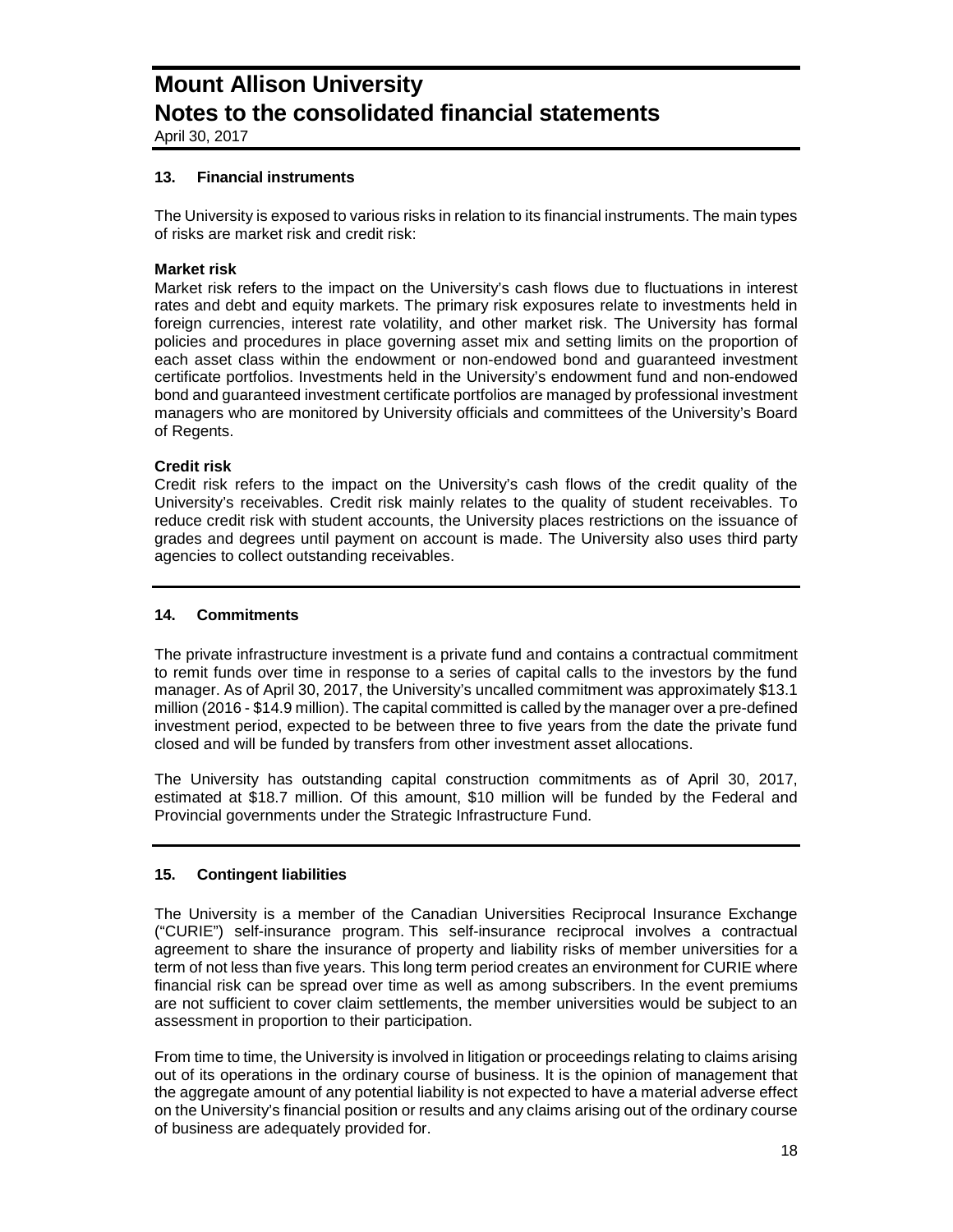April 30, 2017

### **16. Comparative figures**

Certain of the comparative figures have been reclassified to conform to the financial statement presentation adopted for the current year.

### **17. Allocated expenses**

Certain costs are recorded in the General Operating Fund and and then allocated to other funds. The allocations are based on staff time and supply consumption used by each fund. The following table indicates the allocations made by type of expense.

|                                                               | Ancillary<br>Operating<br>Fund  | Endowment<br>Expendable<br>Fund |    | Total<br>2017                   |    | Total<br>2016                   |  |
|---------------------------------------------------------------|---------------------------------|---------------------------------|----|---------------------------------|----|---------------------------------|--|
| Computing services<br>Administrative and                      | \$<br>97.992                    | \$                              | S  | 97.992                          | \$ | 94,485                          |  |
| general expenses<br>Physical plant<br><b>Student services</b> | 823,756<br>1,779,978<br>160,320 | 111,310                         |    | 935,066<br>1,779,978<br>160,320 |    | 842,329<br>1,769,358<br>123,085 |  |
|                                                               | \$<br>2,862,046                 | \$<br>111,310                   | \$ | 2,973,356                       | S  | 2,829,257                       |  |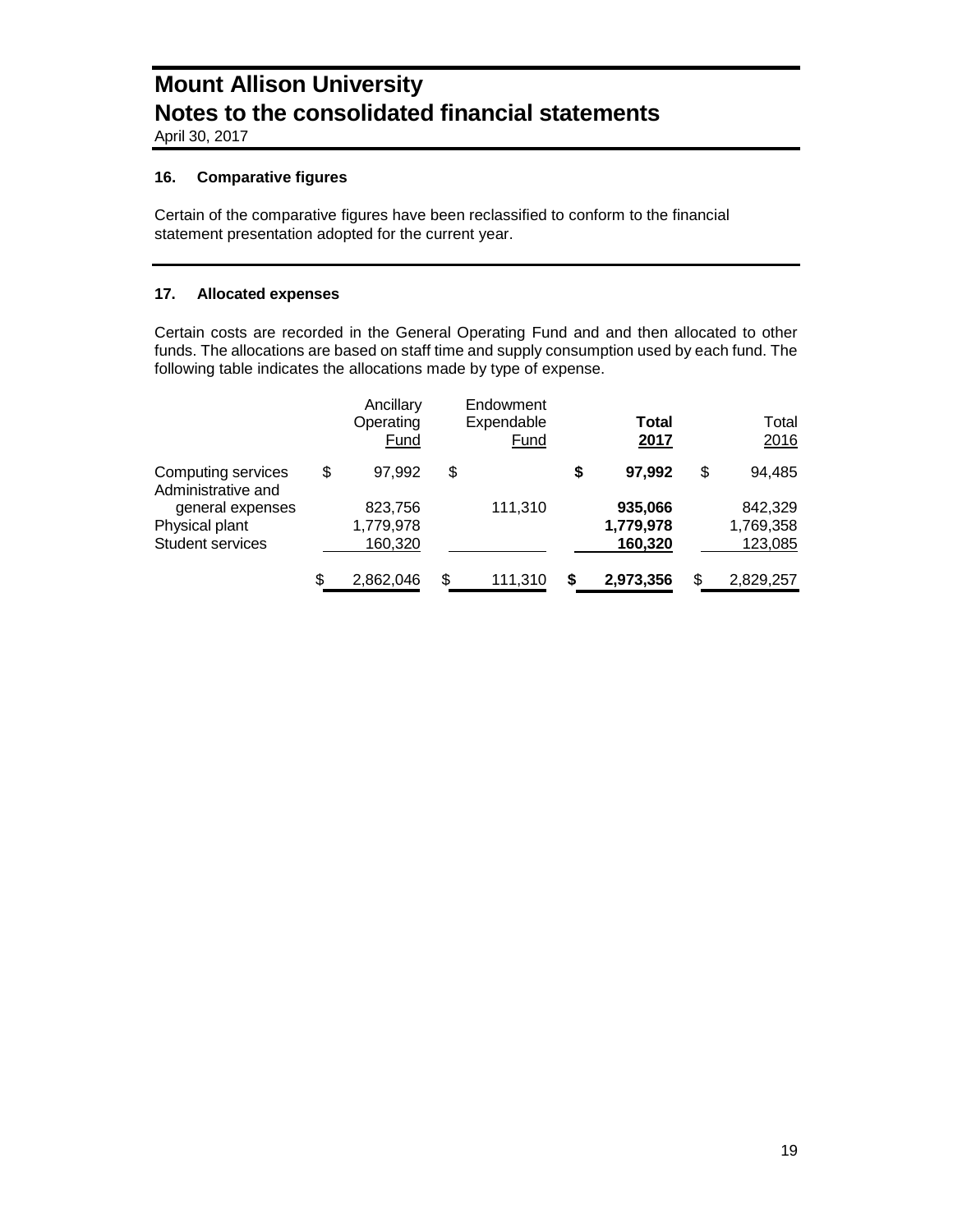### **Mount Allison University Schedule of operating funds, restricted funds and net assets invested in capital assets**<br>April 30, 2017 April 30, 2017 Schedule 1

|                                                      | 2017 |            |    | From schedule 2<br>General, Ancillary and Special<br><b>Program Operating Funds</b><br>2016 | 2017          | From schedule 3<br>Research, Special Purpose and<br>Endowment Expendable Funds<br>2016 |            | 2017        | Net Assets Invested in<br><b>Capital Assets</b><br>2016 |             | <b>Total</b><br>2017 | Total<br>2016    |
|------------------------------------------------------|------|------------|----|---------------------------------------------------------------------------------------------|---------------|----------------------------------------------------------------------------------------|------------|-------------|---------------------------------------------------------|-------------|----------------------|------------------|
| <b>Revenues</b><br>Government grants -<br>provincial | \$   | 21,362,581 | \$ | 21,376,264                                                                                  | \$<br>654,787 | \$                                                                                     | 1,065,629  | \$          | \$                                                      |             | \$<br>22,017,368     | \$<br>22,441,893 |
| Government grants -                                  |      |            |    |                                                                                             |               |                                                                                        |            |             |                                                         |             |                      |                  |
| federal                                              |      | 744,975    |    | 715,214                                                                                     | 2,338,608     |                                                                                        | 2,171,982  |             |                                                         |             | 3,083,583            | 2,887,196        |
| Student fees                                         |      | 30,572,417 |    | 30,702,738                                                                                  |               |                                                                                        |            |             |                                                         |             | 30,572,417           | 30,702,738       |
| Bequests and donations                               |      | 286,678    |    | 179,915                                                                                     | 1,313,775     |                                                                                        | 1,076,630  |             |                                                         |             | 1,600,453            | 1,256,545        |
| Non-government grants<br>Bookstore and conference    |      |            |    |                                                                                             | 930,572       |                                                                                        | 529,824    |             |                                                         |             | 930,572              | 529,824          |
| income                                               |      | 2,194,514  |    | 2,309,663                                                                                   |               |                                                                                        |            |             |                                                         |             | 2,194,514            | 2,309,663        |
| Investment income (loss)                             |      | 8,905,804  |    | (1,013,393)                                                                                 | 4,606,044     |                                                                                        | 4.211.234  |             |                                                         |             | 13,511,848           | 3,197,841        |
| Trust income                                         |      | 69.976     |    | 72,083                                                                                      | 276,807       |                                                                                        | 266,122    |             |                                                         |             | 346,783              | 338,205          |
| Other income                                         |      | 1,701,574  |    | 1,600,304                                                                                   | 28,688        |                                                                                        | 29,153     |             |                                                         |             | 1,730,262            | 1,629,457        |
| Amortization of deferred                             |      |            |    |                                                                                             |               |                                                                                        |            |             |                                                         |             |                      |                  |
| capital contributions                                |      |            |    |                                                                                             |               |                                                                                        |            | 2,821,533   |                                                         | 2,728,379   | 2,821,533            | 2,728,379        |
|                                                      |      | 65,838,519 |    | 55,942,788                                                                                  | 10,149,281    |                                                                                        | 9,350,574  | 2,821,533   |                                                         | 2,728,379   | 78,809,333           | 68,021,741       |
| <b>Expenses</b>                                      |      |            |    |                                                                                             |               |                                                                                        |            |             |                                                         |             |                      |                  |
| Academic departments                                 |      | 24,375,451 |    | 23,416,106                                                                                  | 4,285,133     |                                                                                        | 3,697,754  |             |                                                         |             | 28,660,584           | 27,113,860       |
| Library                                              |      | 2,222,284  |    | 2,246,865                                                                                   | 307,951       |                                                                                        | 394,389    |             |                                                         |             | 2,530,235            | 2,641,254        |
| Computing services                                   |      | 2,130,600  |    | 2,068,262                                                                                   | 200           |                                                                                        | 187,000    |             |                                                         |             | 2,130,800            | 2,255,262        |
| Administrative and                                   |      |            |    |                                                                                             |               |                                                                                        |            |             |                                                         |             |                      |                  |
| general services                                     |      | 7,451,245  |    | 7.234.807                                                                                   | 1.082.926     |                                                                                        | 1,036,203  |             |                                                         |             | 8,534,171            | 8,271,010        |
| Physical plant                                       |      | 8,900,390  |    | 10,113,318                                                                                  | 312.402       |                                                                                        | 368,032    |             |                                                         |             | 9,212,792            | 10,481,350       |
| Student services                                     |      | 3,264,890  |    | 3,165,491                                                                                   | 4,427,780     |                                                                                        | 3,897,577  |             |                                                         |             | 7,692,670            | 7,063,068        |
| Ancillary services<br>Amortization of                |      | 6,247,777  |    | 6,302,870                                                                                   |               |                                                                                        |            |             |                                                         |             | 6,247,777            | 6,302,870        |
| capital assets                                       |      |            |    |                                                                                             |               |                                                                                        |            | 4.839.931   |                                                         | 4.589.684   | 4,839,931            | 4.589.684        |
|                                                      |      | 54,592,637 |    | 54,547,719                                                                                  | 10,416,392    |                                                                                        | 9,580,955  | 4,839,931   |                                                         | 4,589,684   | 69,848,960           | 68,718,358       |
|                                                      |      |            |    |                                                                                             |               |                                                                                        |            |             |                                                         |             |                      |                  |
| Revenues over                                        |      |            |    |                                                                                             |               |                                                                                        |            |             |                                                         |             |                      |                  |
| expenses (expenses                                   |      |            |    |                                                                                             |               |                                                                                        |            |             |                                                         |             |                      |                  |
| over revenues)                                       |      | 11,245,882 |    | 1,395,069                                                                                   | (267, 111)    | \$                                                                                     | (230, 381) | (2,018,398) | S                                                       | (1,861,305) | \$<br>8,960,373      | \$<br>(696, 617) |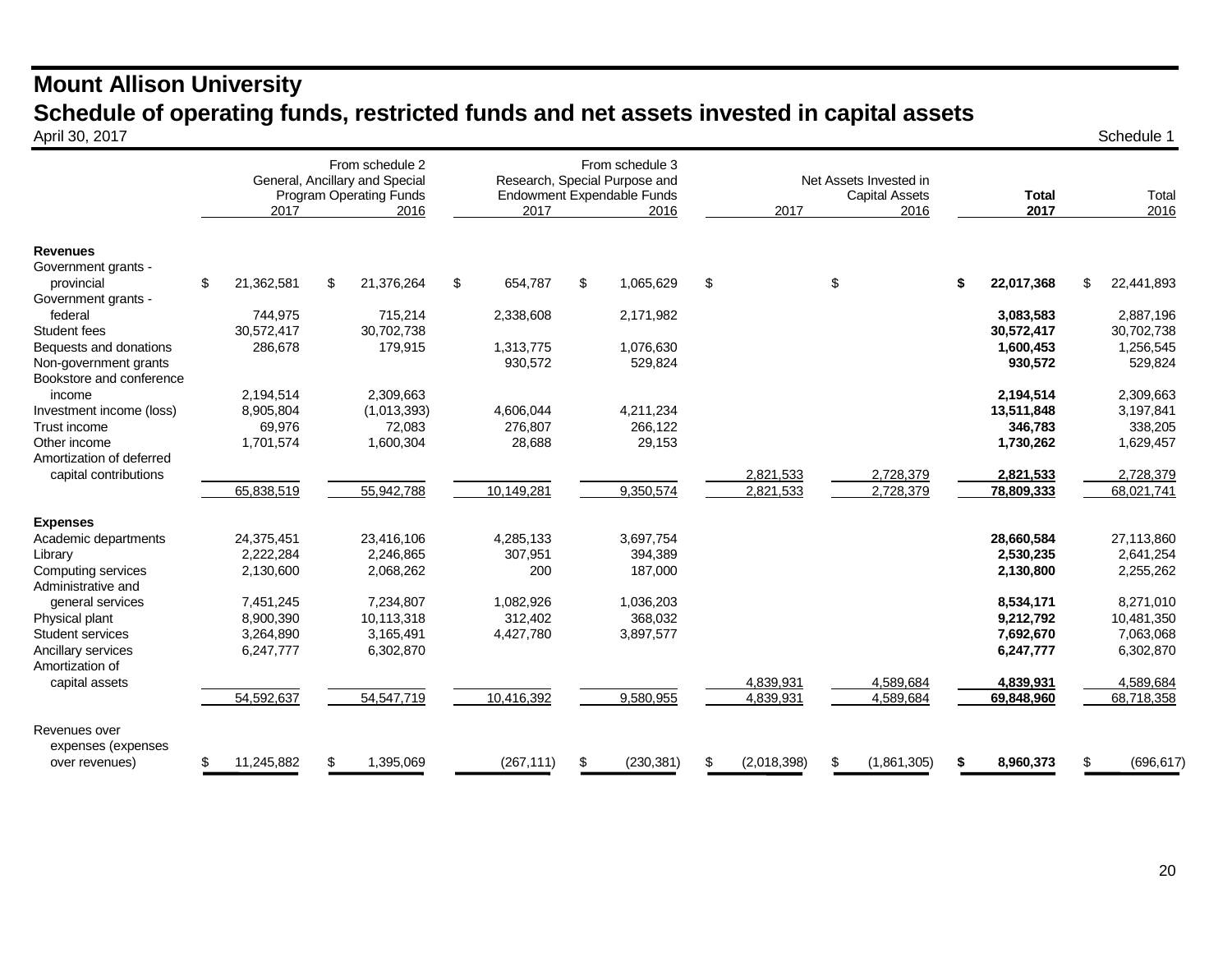### **Mount Allison University Schedule of general, ancillary and special program operating funds** April 30, 2017 April 30, 2017 Schedule 2

|                                          | 2017             | <b>General Operating Fund</b><br>2016 | <b>Ancillary Operating Fund</b><br>2017<br>2016 |            |    |            |    | 2017      | Special Program Operating Fund<br>2016 | <b>Total</b><br>2017 | Total<br>2016    |  |             |
|------------------------------------------|------------------|---------------------------------------|-------------------------------------------------|------------|----|------------|----|-----------|----------------------------------------|----------------------|------------------|--|-------------|
| <b>Revenues</b>                          |                  |                                       |                                                 |            |    |            |    |           |                                        |                      |                  |  |             |
| Government grants -<br>provincial        | \$<br>21,309,149 | \$<br>21,309,149                      | \$                                              |            | \$ |            | \$ | 53,432    | \$                                     | 67,115               | \$<br>21,362,581 |  | 21,376,264  |
| Government grants -                      |                  |                                       |                                                 |            |    |            |    |           |                                        |                      |                  |  |             |
| federal                                  | 744,975          | 715,214                               |                                                 |            |    |            |    |           |                                        |                      | 744,975          |  | 715,214     |
| Student fees                             | 20,584,305       | 20,443,082                            |                                                 | 9,988,112  |    | 10,259,656 |    |           |                                        |                      | 30,572,417       |  | 30,702,738  |
| Bequests and donations                   |                  |                                       |                                                 |            |    |            |    | 286,678   |                                        | 179,915              | 286,678          |  | 179,915     |
| Bookstore and                            |                  |                                       |                                                 |            |    |            |    |           |                                        |                      |                  |  |             |
| conference                               |                  |                                       |                                                 | 2,194,514  |    | 2,309,663  |    |           |                                        |                      | 2,194,514        |  | 2,309,663   |
| Investment income (loss)                 | 259,720          | 247,994                               |                                                 |            |    |            |    | 8,646,084 |                                        | (1,261,387)          | 8,905,804        |  | (1,013,393) |
| Trust income                             |                  |                                       |                                                 |            |    |            |    | 69,976    |                                        | 72,083               | 69,976           |  | 72,083      |
| Other income                             | 977,456          | 840,699                               |                                                 | 581,397    |    | 565,528    |    | 142,721   |                                        | 194,077              | 1,701,574        |  | 1,600,304   |
|                                          | 43,875,605       | 43,556,138                            |                                                 | 12,764,023 |    | 13,134,847 |    | 9,198,891 |                                        | (748, 197)           | 65,838,519       |  | 55,942,788  |
| <b>Expenses</b>                          |                  |                                       |                                                 |            |    |            |    |           |                                        |                      |                  |  |             |
| Academic departments                     | 24,102,197       | 23,184,317                            |                                                 |            |    |            |    | 273,254   |                                        | 231,789              | 24,375,451       |  | 23,416,106  |
| Library                                  | 2,222,284        | 2.246.865                             |                                                 |            |    |            |    |           |                                        |                      | 2,222,284        |  | 2,246,865   |
| Computing services                       | 2,032,608        | 1,973,777                             |                                                 | 97,992     |    | 94,485     |    |           |                                        |                      | 2,130,600        |  | 2,068,262   |
| Administrative and                       |                  |                                       |                                                 |            |    |            |    |           |                                        |                      |                  |  |             |
| general services                         | 5,106,924        | 4,767,196                             |                                                 | 712,446    |    | 729,381    |    | 1,631,875 |                                        | 1,738,230            | 7,451,245        |  | 7,234,807   |
| Physical plant                           | 5,835,259        | 6,902,712                             |                                                 | 3,065,131  |    | 3,210,606  |    |           |                                        |                      | 8,900,390        |  | 10,113,318  |
| Student services                         | 2,793,007        | 2,781,087                             |                                                 | 160,320    |    | 123,085    |    | 311,563   |                                        | 261,319              | 3,264,890        |  | 3,165,491   |
| Ancillary services                       |                  |                                       |                                                 | 6,247,777  |    | 6,302,870  |    |           |                                        |                      | 6,247,777        |  | 6,302,870   |
|                                          | 42,092,279       | 41,855,954                            |                                                 | 10,283,666 |    | 10,460,427 |    | 2,216,692 |                                        | 2,231,338            | 54,592,637       |  | 54,547,719  |
| Revenues over expenses<br>(expenses over |                  |                                       |                                                 |            |    |            |    |           |                                        |                      |                  |  |             |
| revenues)                                | 1,783,326        | 1,700,184                             |                                                 | 2,480,357  |    | 2,674,420  | \$ | 6,982,199 | \$                                     | (2,979,535)          | 11,245,882       |  | 1,395,069   |